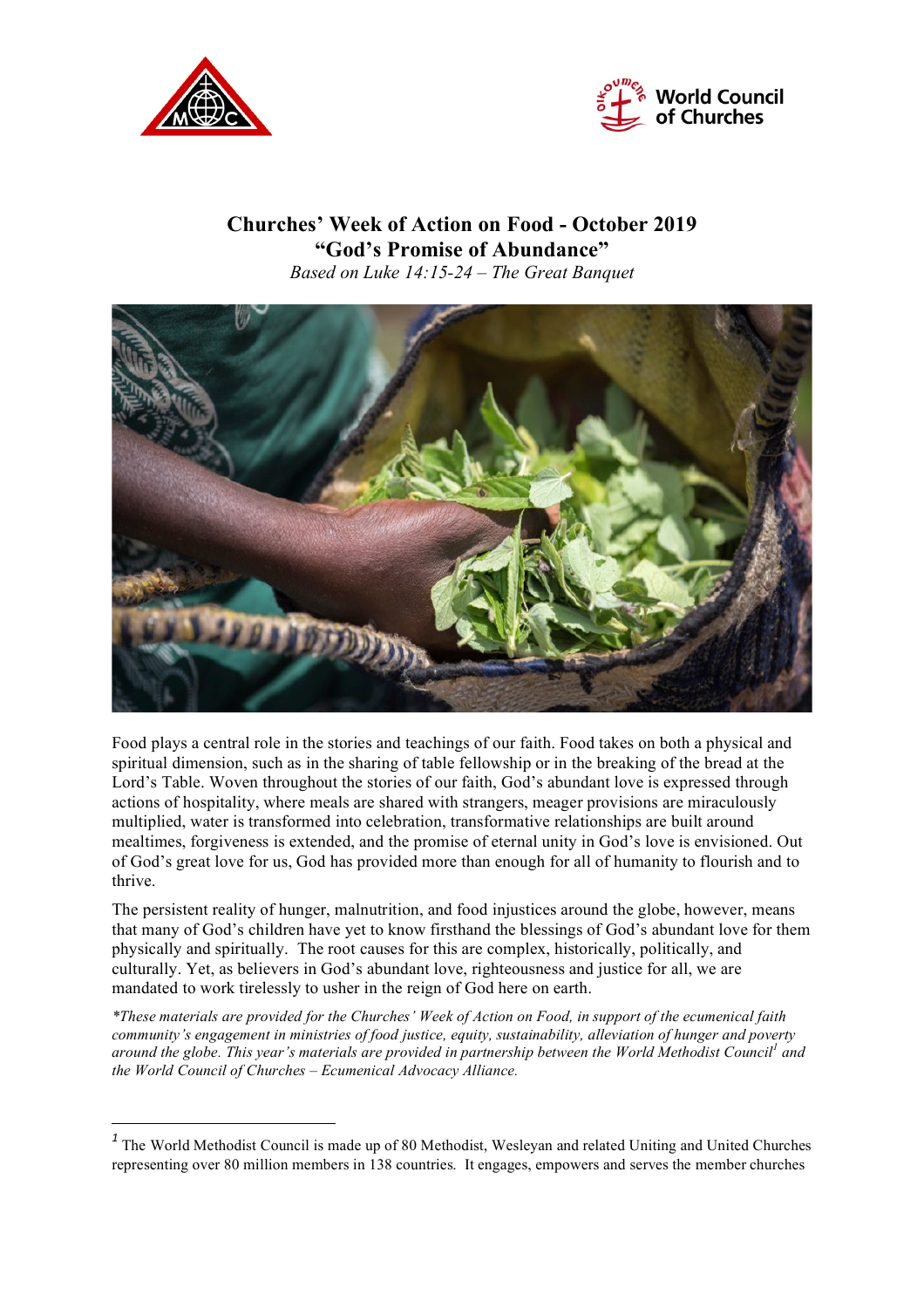# **"God's Promise of Abundance" Daily Reflections**

#### **Scripture Lesson, Luke 14:15-24**

When one of those at the table with him heard this, he said to Jesus, "Blessed is the one who will eat *at the feast in the kingdom of God." Jesus replied: "A certain man was preparing a great banquet* and invited many guests. At the time of the banquet he sent his servant to tell those who had been invited. 'Come, for everything is now ready,' But they all alike began to make excuses. The first said, 'I have just bought a field, and I must go and see it. Please excuse me.' Another said, 'I have just bought five yoke of oxen, and I'm on my way to try them out. Please excuse me.' Still another said, 'I just got married, so I can't come.' The servant came back and reported this to his master. Then the owner of the house became angry and ordered his servant, 'Go out quickly into the streets and alleys of the town and bring in the poor, the crippled, the blind and the lame.' 'Sir,' the servant said, 'what you ordered has been done, but there is still room.' Then the master told his servant, 'Go out to the roads and country lanes and compel them to come in, so that my house will be full. I tell you, not one *of those who were invited will get a taste of my banquet.'" (NIV)*

#### **Daily Reflection Themes**

#### *Day 1: "God's Promise of Abundance"*

*"Blessed is anyone who will eat bread in the kingdom of God!" (vs 15)* by Prof. Dimitra Koukoura (Greece)

#### *Day 2:* **The Invitation Is Offered: "All is ready…"**

"He sent his servant to tell those who had been invited, 'Come, for everything is ready now.'" (vs 17) by Lissa Belle Ramos Brown (Philippines)

#### **Day #3: Getting Our Priorities Straight: "Make no excuses"**

*"But they all alike began to make excuses" (vs 18a)* by Rev. Steve Hickle – Rise Against Hunger (US/Global)

#### **Day #4: Leaving No One Out: "Bring in those on the margins"**

"Then the owner of the house [said], 'go out quickly into the streets and alleys of the town and bring *in the poor, the crippled, the blind, the lame.'" (vs 21b)* by Claudia Santizo Gramajo (Guatemala)

#### **Day #5: Practicing a Radical Hospitality: "Room for More"**

*"'Sir,' the servant said, 'what you ordered has been done, but there is still room…" (vs 22)* by Annie Solis-Escalante (Peru)

#### **Day #6: Building Relationships Through Table Fellowship: A house full**

*"…compel them to come in, so that my house will be full." (vs 23)* by Rev. Luke Edwards (North Carolina, USA)

#### **Day #7: Taking Responsibility: "Are we ready?... Am I ready?..."**

The master's warning is this: *"I tell you, not one of those who were invited will get a taste of my banquet." (vs 24)*

by John Nday (Mozambique)

 by encouraging unity in witness, facilitating mission in the world, and fostering ecumenical and inter-religious activities. www.worldmethodistcouncil.org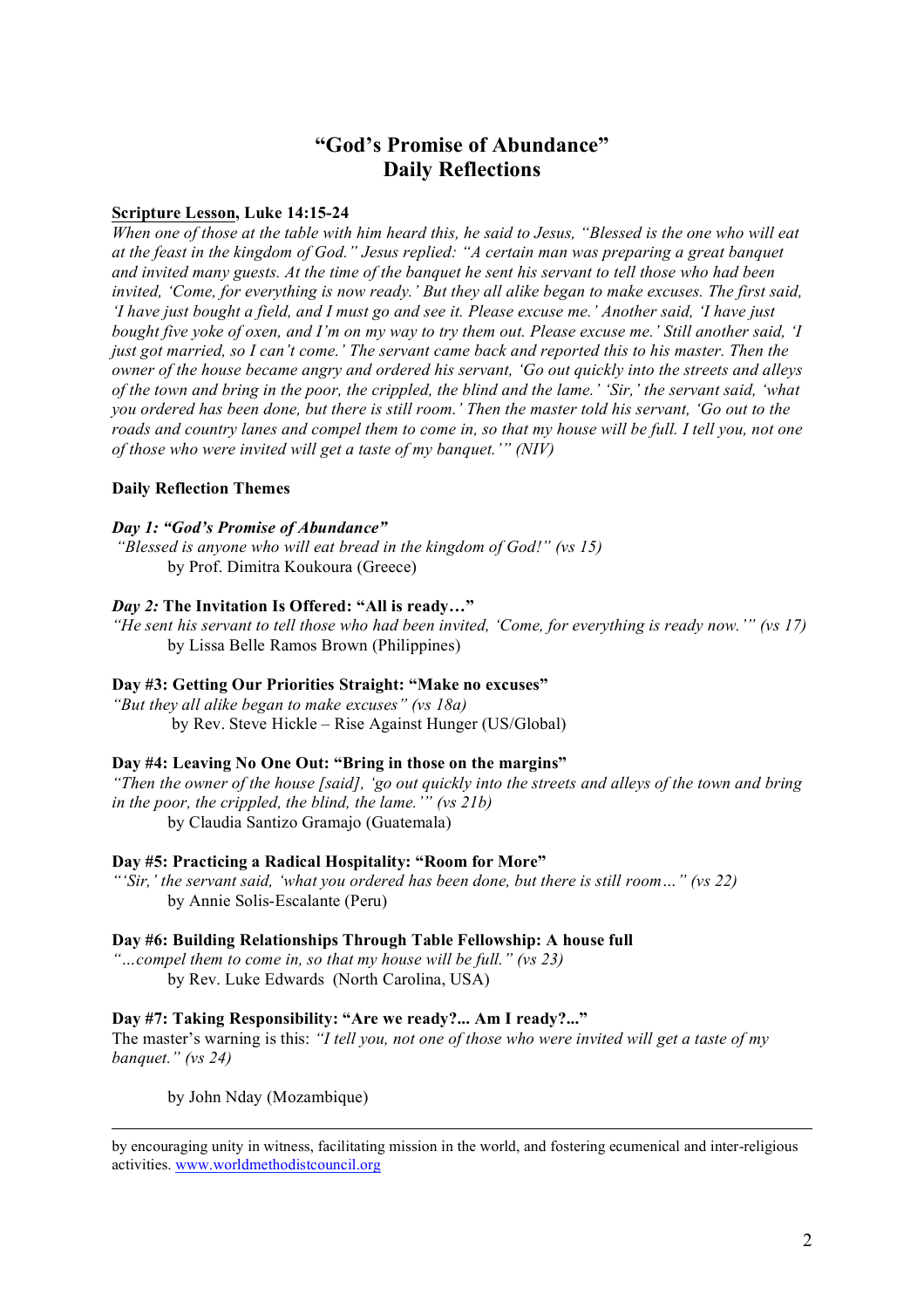# **Contributors to this project**

## **Reflective essays provided by:**

#### **Prof. Dimitra Koukoura** (Greece)

**Koukoura** is a full-time professor at Aristotle University of Thessaloniki School of Theology. She is a member of the Ecumenical Patriarchate (Eastern Orthodox Church) and a member of the Central Committee of the World Council of Churches.

#### **Lissa Belle Ramos Brown** (Philippines)

**Brown** serves as Youth and Young Adult Coordinator with Iglesia Evangelica Metodista en las Islas Filipinas. She is the chairperson of the Youth and Young Adult Committee of the World Methodist Council, the vice chairperson for the Youth of the National Council of Churches in the Philippines and serves as general secretary for the Ecumenical Youth Council. She also served as youth representative to the IEMELIF Consistory of Elders and has held various roles in IEMELIF groups at the local and district levels.

#### **Rev. Steve Hickle** (US/Global)

**Hickle** is president of WesleyMen, World Fellowship of Methodist and Uniting Church Men, and a clergy member of the North Carolina Conference of the United Methodist Church. Rise Against Hunger (formerly Stop Hunger Now) is the meal-packaging partner of WesleyMen (FastPrayGive.org)

#### **Claudia Santizo Gramajo** (Guatemala)

**Gramajo** serves as a laity leader and member of the Iglesia Metodista Primitiva in Guatemala.

#### **Annie Solis-Escalante** (Peru)

**Solis-Escalante** serves with the Methodist Church of Peru as national health coordinator. She also currently serves as president of the Methodist Women's Association of the Lima Callao district. Her background is in Community Health and Nutrition.

### **Rev. Luke Edwards** (North Carolina, USA)

**Edwards** is the associate director of Church Development for the Western North Carolina Conference of the United Methodist Church. He is also a trainer for Fresh Expressions US, which is part of an international movement to cultivate new expressions of churches that are both innovative and contextual, to reach those who are not members of any church. (freshexpressions.org)

#### **John Nday** (Mozambique)

**Nday** serves as agricultural coordinator at Cambine Mission in the South Mozambique Annual Conference. Originally from the Democratic Republic of Congo, John is a missionary with the General Board of Global Ministries of the United Methodist Church. His wife, Florence Kaying is also a missionary in service as a nurse practitioner in maternity and child health at the Cambine Hospital.

### **Opening introduction:**

### **Bishop Rosemarie Wenner** (Germany)

**Wenner** currently serves as Geneva secretary for the World Methodist Council. In 2005, she became the first woman elected to the United Methodist Episcopacy outside the United States. Prior to her service as bishop of the Germany Central Conference, she served as pastor and district superintendent throughout Germany.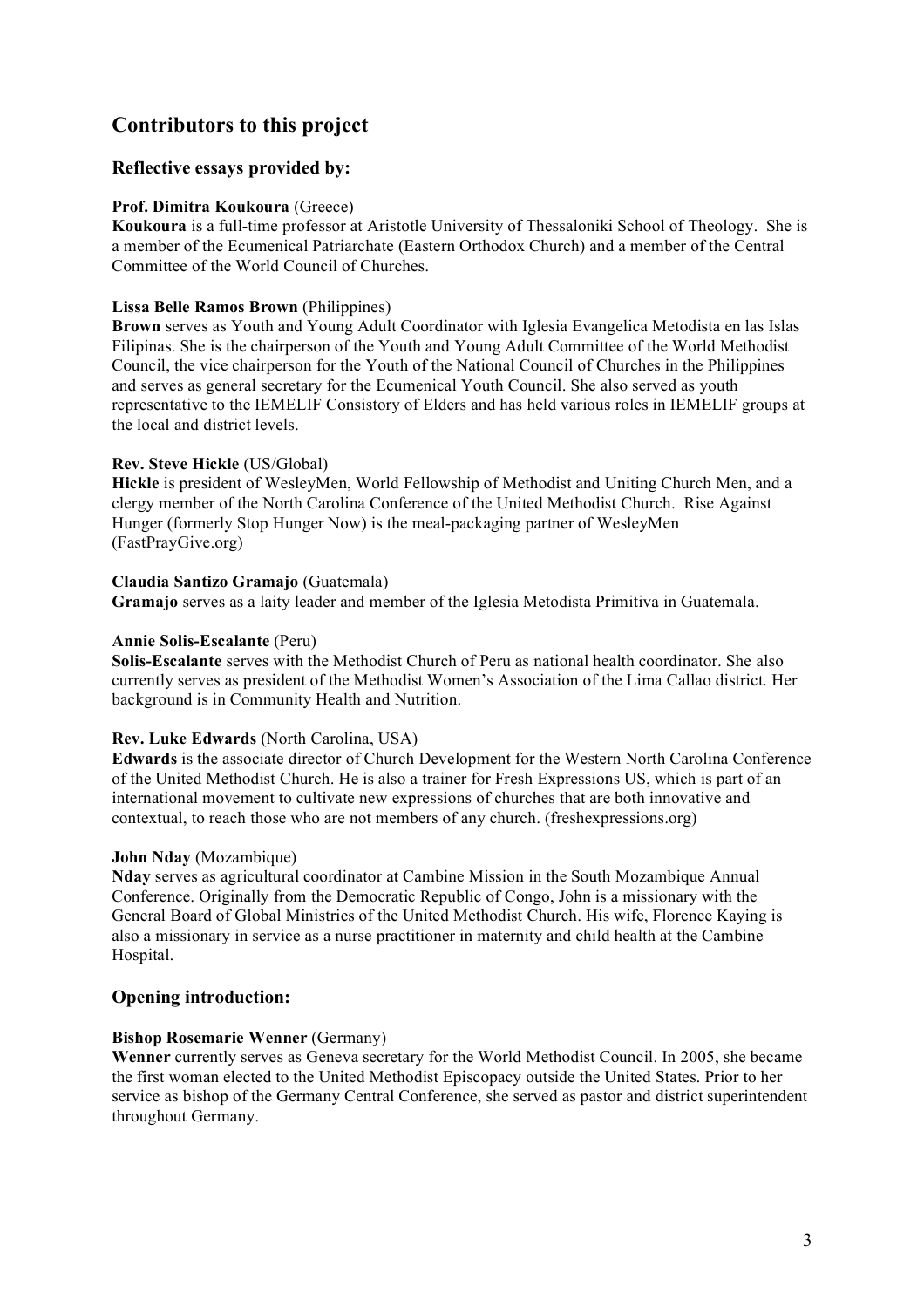## **Questions for further reflection and additional background:**

#### **Rev. Judith Bors Davis** (Geneva, Switzerland/ USA)

**Davis** serves with the World Methodist Council in Geneva, Switzerland, and is coordinator for this partnered project between the WMC and the World Council of Churches. She currently lives in Geneva with her husband, Tom Davis, who works with World Vision International as Global Sector Lead for Health and Nutrition. Judy is a clergy member of the Western North Carolina Conference of the United Methodist Church.

### **Supporting liturgical resources provided by:**

#### **Rev. Dr Amelia Koh-Butler**

**Koh-Butler** works as interfaith chaplain at Western Sydney University, Uniting Church in Australia, and is the Worship and Liturgy chairperson for the World Methodist Council

#### **Rev. Terry MacArthur**

**MacArthur** serves as the minister of music and choir director at the Evangelical Lutheran Church of Geneva, and previously as worship consultant for the World Council of Churches. He is a retired clergy member of the Michigan Annual Conference of the UMC.

### **Additional support provided by:**

#### **Joy Eva Bohol**

**Bohol** is a missionary with the General Board of Global Ministries of the UMC, serving as programme executive for Youth Engagement at the World Council of Churches, based in Geneva, Switzerland.

#### **Rev. Kyeong-Ah "Kay" Woo**

**Woo** is a missionary with the United Methodist General Board of Global Ministries, serving as coordinator of the World Mission and Evangelism (CWME) of the World Council of Churches, based in Geneva, Switzerland.

#### **Rev. Dr Jin Yang Kim**

**Kim** is a missionary with the United Methodist General Board of Global Ministries, serving as the coordinator of Korean Peninsula Dialogue and Peacebuilding of the World Council of Churches, based in Geneva, Switzerland.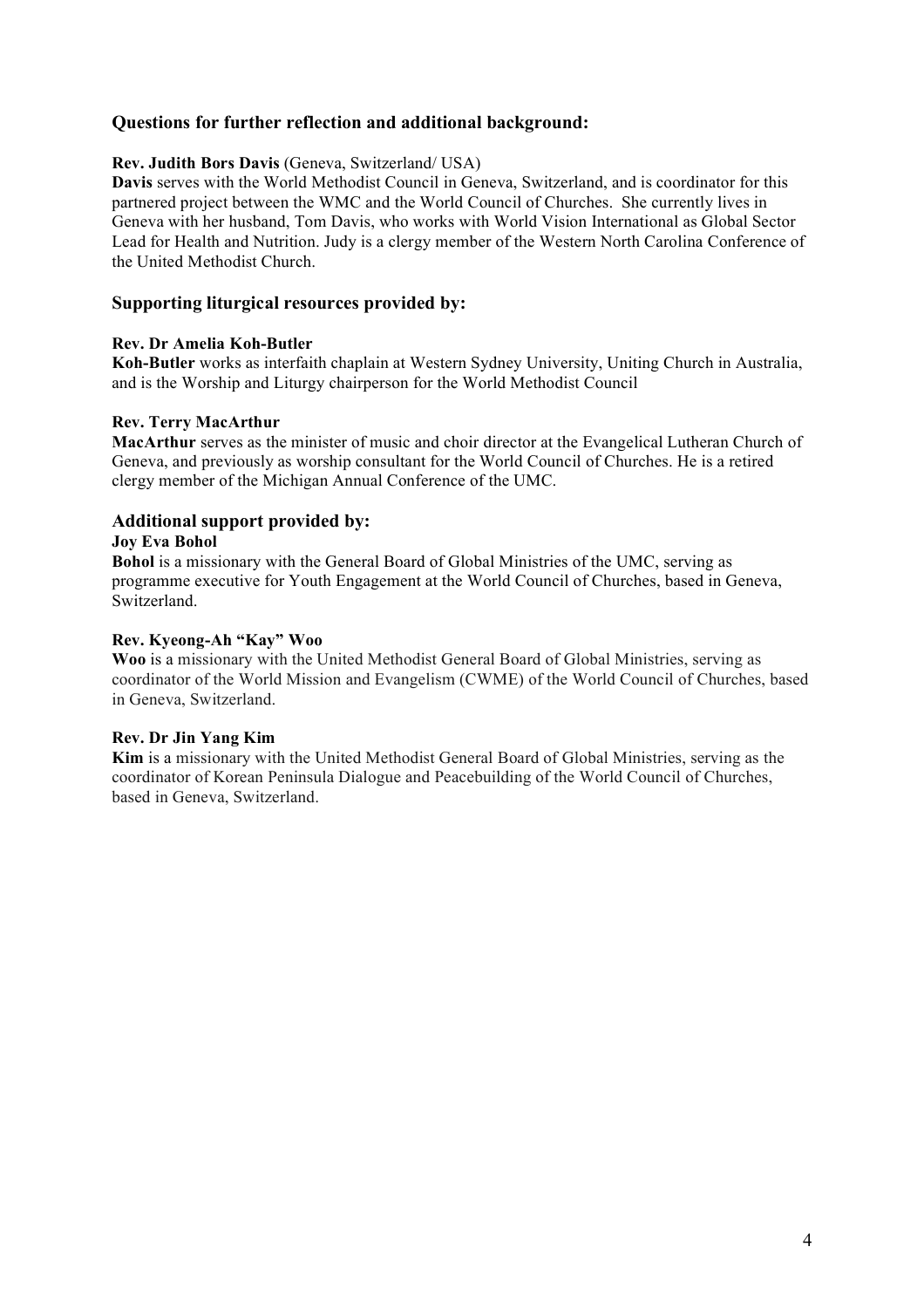# **Introduction**

"We rejoice in every sign of God's kingdom: ... in the abundance of God's gifts entrusted to us that all *may have enough; in all responsible use of the earth's resources."* 

This is a part of the Social Affirmation adopted by the World Methodist Council during its meeting in Nairobi, Kenya in 1986. People of the World Methodist Council family and ecumenical partners worked on these materials for the 2019 Churches' Week of Action on Food. We invite Christians of all denominations and traditions to rejoice and give thanks for God's gifts and to think of ways to share God's gifts, so that all have enough.

A source of inspiration for celebration and reflection is Jesus' Parable of the Great Banquet (Luke 14: 15-24). The image of a banquet refers to abundance, fellowship, joy and hope. In his story in Luke 14, Jesus provokes us to reflect on the question of who will take part in the feast of life and who will not take part. Everyone is invited. "Everyone" includes all those who usually are not asked to sit down at a table with delicious food and wine. But several of those one would expect to sit at the table are not present. Their own agendas keep them busy; no time left to celebrate with others and share God's gifts. How about us? Do we rejoice in the signs of God's kingdom: the gifts of grain, vegetables and fruits as well as the gifts of fellowship, togetherness, creativity and care for one another and for mother earth? Do we set the priorities so that we work for justice in the distribution of God's gifts?

In order to stimulate the imagination for how to celebrate and participate in the Churches' Week of Action on Food, we worked on a liturgy for a worship service. Please feel free to use it in parts or as it is. You are encouraged to celebrate Holy Communion – if appropriate and possible. (Or take at least a taste of bread and fruits). Holy Communion is a foretaste of the heavenly banquet, and it nourishes us for our journey as we learn to be good stewards of God's abundant gifts.

In the United Methodist tradition, we pray in the Communion Liturgy: *"By your Spirit make us one* with Christ, one with each other, and one in ministry to all the world, until Christ comes in final *victory and we feast at his heavenly banquet."<sup>2</sup>* What does it mean to be "in ministry to all the world" with regard to food for everyone?

Several people from various continents agreed to write brief reflections related to parts of the Biblical Story in Luke 14, 15-24. Their reflections offer a taste of how differently we look at abundance, food security, healthy nutrition and a fair process of sharing the earthly resources. In the Western Hemisphere people are often unaware that they live at the expense of the people in the global south. They even overlook the hungry in their own neighborhoods. But there are also stories to tell of hospitality towards strangers and of initiatives to rise against hunger. The many islands of the Philippines provide rich soil, but many people are starving and longing for justice, not just for charity. In Peru, women took the invitation of the Churches' Week of Action on Food seriously. They gathered to learn together to provide healthy meals with little resources. In Mozambique people struggle to produce food because of difficult conditions and natural disasters. And yet, there are ways to discover more of the hidden riches of the nature for the good of those who live in poverty.

There are many ways to celebrate life, to give thanks for God's abundant gifts and to expand the table to all God's children. The liturgical pieces as well as the examples and thoughts shared in the material will hopefully broaden your horizons and stimulate your imagination as we worship God through prayer, praise, meditation and action.

#### *Bishop Rosemarie Wenner*

<sup>&</sup>lt;sup>2</sup> Service of Word and Table I, United Methodist Book of Worship, retrieved online at: https://www.umcdiscipleship.org/resources/a-service-of-word-and-table-i-and-introductions-to-the-other-forms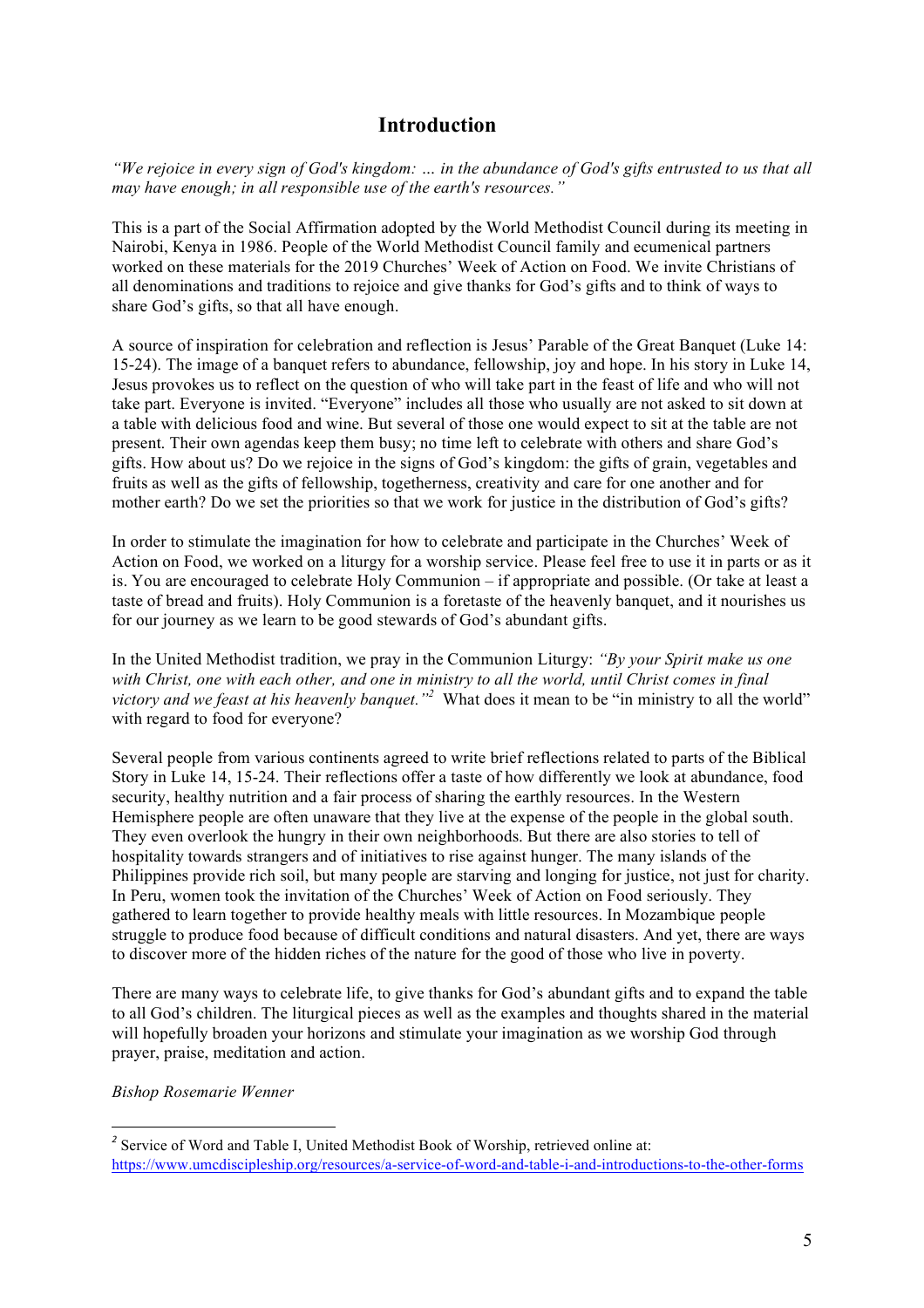## **Abundance: The Unbounded grace of God**

Our God is a God of abundance! The scriptures overflow with images that illustrate the exceeding abundance of God's love for us, for the world, and for all of creation.

At the very beginning of creation, God formed the world with all its vast resources and every living creature. As each was created, God declared them to be good. As humankind was created in God's image and likeness, God blessed them with the call to be fruitful and multiply. Every seed, every plant, every source of food was provided in abundance, to assure our thriving. Within the Garden of Eden, God creates a rich and fruitful paradise, where humanity and creation would flourish together in abundance and joy. This promise of abundant living for all is possible through creative use and faithful stewardship of the resources God provides.

As the people of Israel wandered in the desert, God offered daily provision of food with manna, bread from heaven, and water from rock. There was no room for hoarding, for the day's provision was sufficient, and everyone had enough, as they learned to rely upon the Lord. The Promised Land itself was "flowing with milk and honey" – filled abundantly with all that was needed for God's people to prosper.

The well-loved story of the prophet Elijah's encounter with the widow at Zarephath (1 Kings 17), points to God's abundant provision as revealed during a time of great crisis. As the poor, vulnerable widow acted in faith, her jar of oil did not run empty, and she was able to provide for herself, her son, and extend hospitality to the prophet Elijah.

There are many instances in scripture where God's grace and favor are symbolized by the abundance of good wine.<sup>3</sup> The words of the psalmists have offered comfort to God's people throughout the centuries, which include the images of God's abundance such as these: *"Taste and see, that the Lord* is good" and "You prepare a table before me in the presence of my enemies; you anoint my head with *oil, my cup overflows." <sup>4</sup>*

It's very telling that Jesus' first recorded miracle in John's gospel involved turning water into wine at the wedding in Cana. It was a lavish display of God's love being poured out, thus laying the backdrop for other miracles to come… healing the sick, feeding the hungry, transforming lives, resurrecting life from death… Each miracle, each teaching, each act of Jesus would be done in the context of God's love and grace that are abundantly present and offered to all.

As Christians, we unite around the table of the Lord's Supper, a sacrament that celebrates the abundance of Christ's love, as expressed in the breaking of the bread and sharing of the cup. We remember what Christ has done for us, and we celebrate Christ's victory over sin and death. As we partake in the elements, we welcome the Lord's presence and are sustained spiritually. As well, we look forward with hope, as God gives us a foretaste of the heavenly banquet, in anticipation of God's kingdom ultimately fulfilled.

 $\overline{a}$ 

 $3$  The Old Testament prophets often used this image of good wine as a sign of God's favor and hope and overflowing joy. For example: Isaiah 25:6 –*"On this mountain the LORD Almighty will prepare a feast of rich food for all peoples, a banquet of aged wine-- the best of meats and the finest of wines."*

Joel 2:24 – "The threshing floors will be filled with grain; the vats will overflow with new wine and oil." Amos 9:13-14 - *"The days are coming," declares the Lord, "when the reaper will be overtaken by the* plowman and the planter by the one treading grapes. New wine will drip from the mountains and flow from all the hills. I will bring back my exiled people Israel; they will rebuild the ruined cities and live in them. They will *plant vineyards and drink their wine; they will make gardens and eat their fruit. <sup>4</sup>* Psalm 34:8 and Psalm 23:5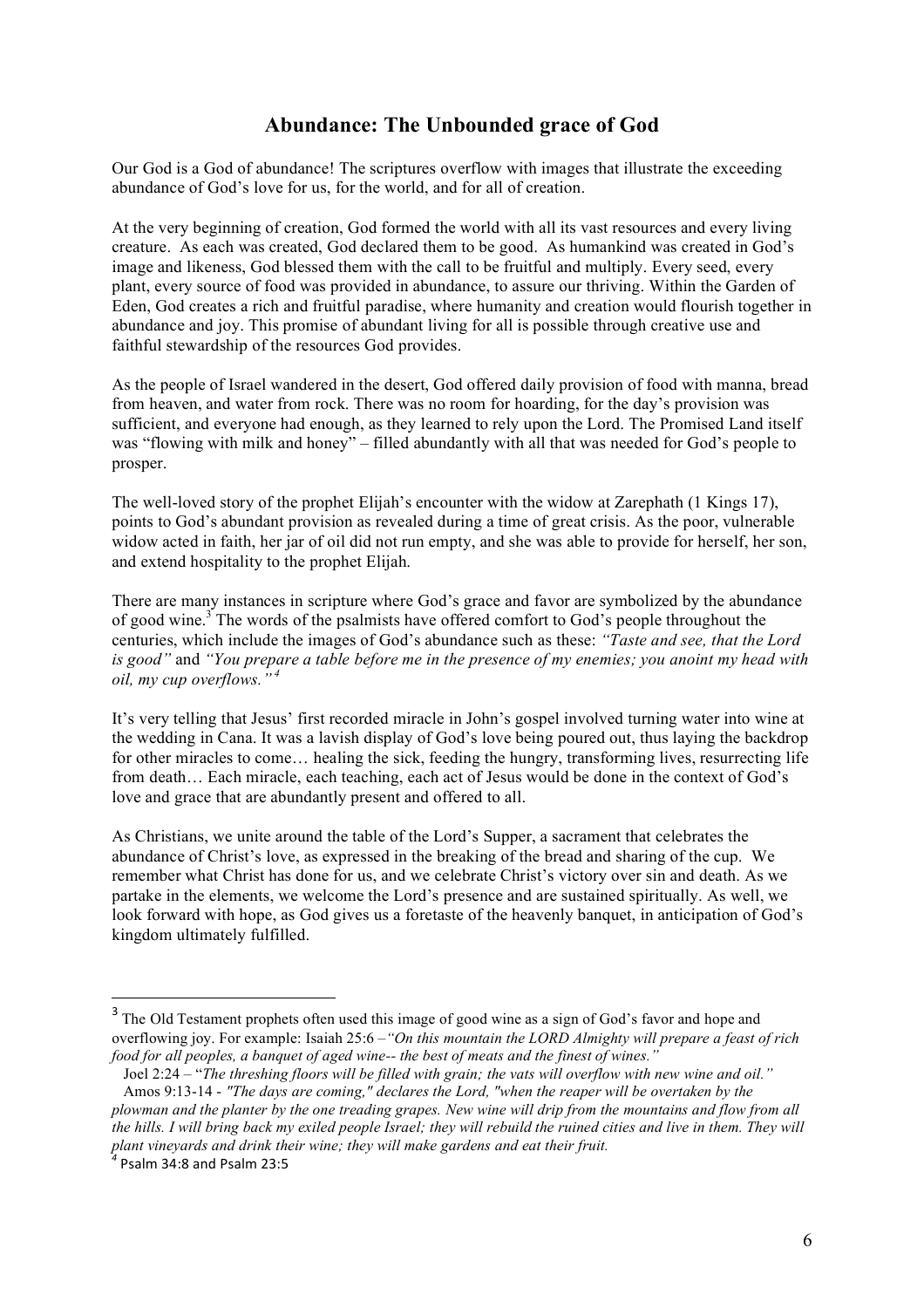It is God's intention for everyone to have life in abundance - not merely survival but thriving. Jesus declared, *"I have come that they may have life and have it abundantly"* (John 10:10). God cares for all aspects of our lives, and so this abundance refers to both the material thriving and spiritual thriving.

For now, we are standing in the midst of the tension between the "already" but "not yet" nature of God's Kingdom. As we pray the Lord's Prayer, we ask that God "give us this day our daily bread," and we affirm with confidence that "thine is the Kingdom, the power, and the glory, now and forever."

Over the past thirty years, real progress has been made in reducing the prevalence of malnutrition in many parts of the world, thanks to the commitment and effective work of organizations, churches, communities, and leaders around the globe. Yet, there is much that remains to be done in order to assure that every person has access to healthy, sustainable food and opportunities for true thriving. To reach that goal would be a true indication of the abundance of God's Kingdom fulfilled here on earth.

The factors that contribute to the persistent disparities are indeed complex. We encourage all our churches to become knowledgeable about issues related to hunger in our own countries and communities. Additional resources are provided below.

In the words of theologian and author Henri Nouwen, "God's Kingdom is a place of abundance where every generous act overflows its original bounds and becomes part of the unbounded grace of God at work in the world."<sup>5</sup>

We offer thanksgiving for all those who are living examples of the overflowing generosity and unbounded grace of God's Kingdom, offered to those who are hungry, vulnerable, and victims of injustice. May God strengthen each of us as we heed Christ's call to "bring in those from the margins," so that all can feast at the Lord's great banquet.

*Rev. Judith Bors Davis*

 $\overline{a}$ 

<sup>5</sup> Nouwen, Henri J. M. (2011). *A Spirituality of Fundraising,* Upper Room Books.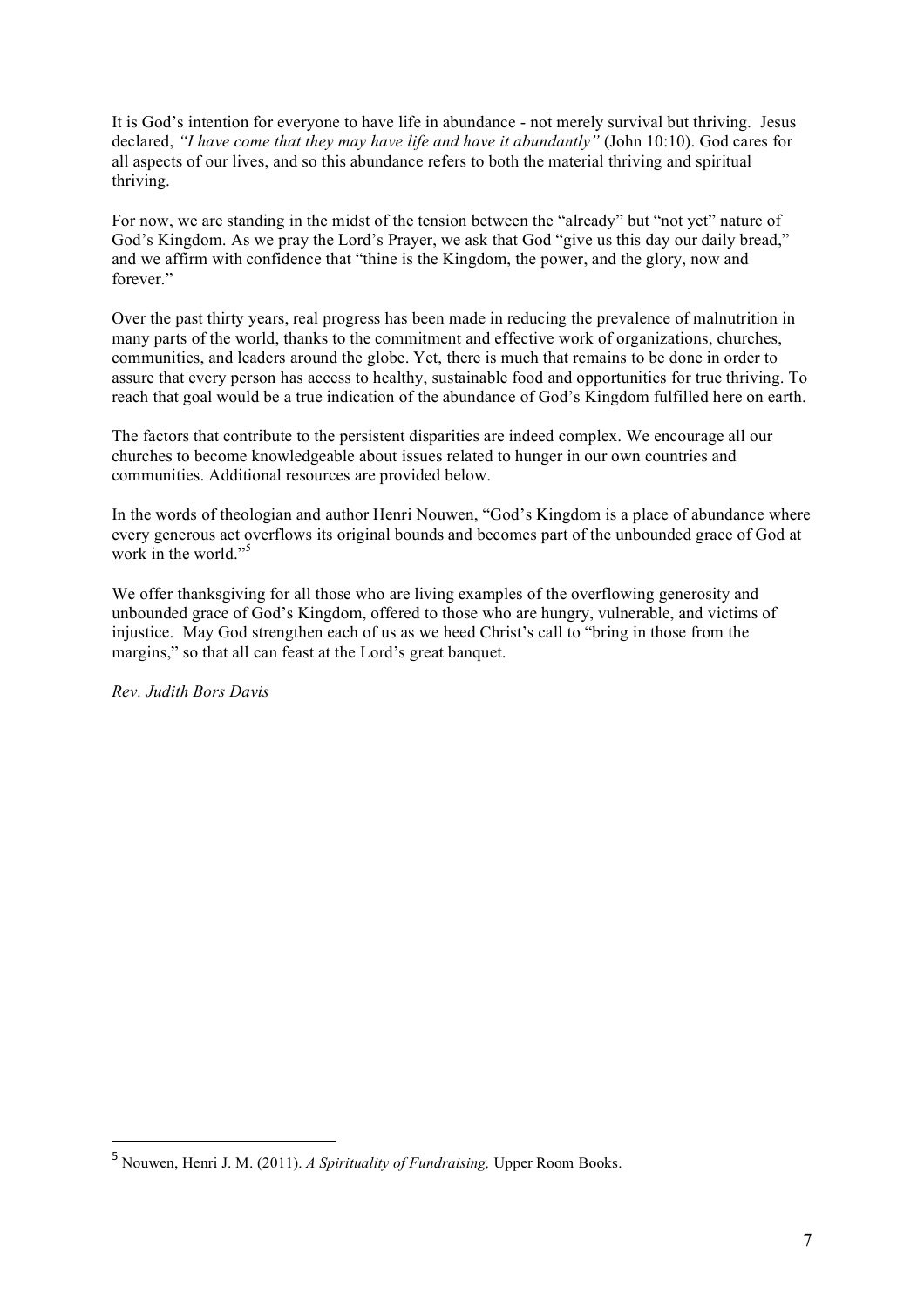## **Links to Additional Resources**

**The State of Food Security and Nutrition in the World – SOFI 2019 Food and Agriculture Organisation (FAO)**

**"The Right to Adequate Food" – Fact Sheet No. 34 United Nations Human Rights – Office of the High Commissioner for Human Rights**

**"Ten Commandments of Food" World Council of Churches**

**"5 Global Hunger Facts You Need to Know" World Vision**

**"Hunger Notes" World Hunger Education Service**

**Global Ministires & UMCOR (UM Committee on Relief) The United Methodist Church**

**Presbyterian Hunger Program**

**Lutheran World Federation- Sustainable Livelihoods in a Changing Climate**

**Bread for the World**

**Brot für die Welt (Bread for the World)**

**All We Can – Methodist Relief and Development Fund The Methodist Church (UK)**

**Hunger Statistics in the US: Feeding America FeedingAmerica.org**

**Hunger in the UK: "Faith in Foodbanks" Resource Joint Public Issues Team (***Baptist Union of Great Britain, the Church of Scotland, the Methodist Church, and the United Reformed Church)*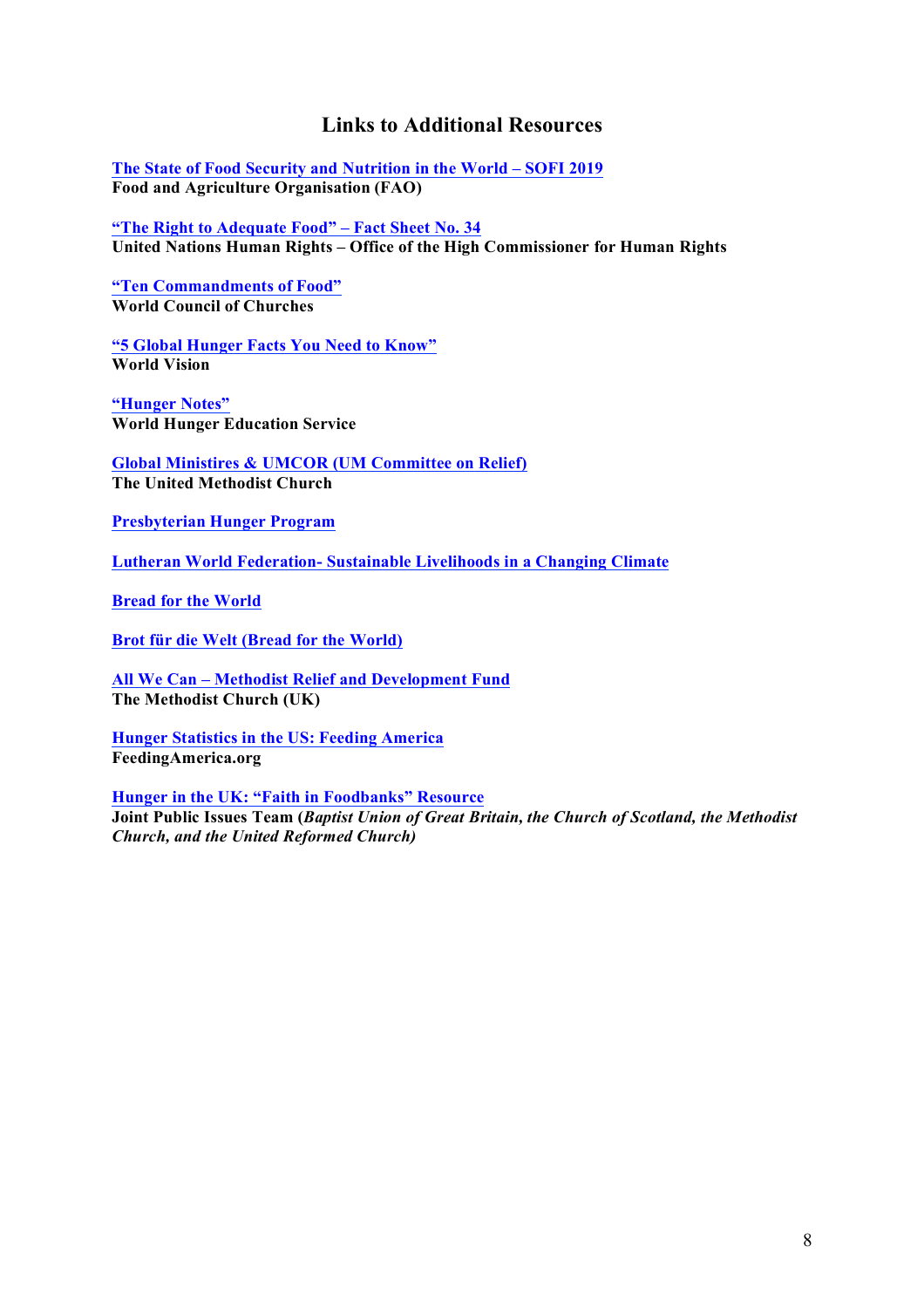## **Day 1: "God's Promise of Abundance"**

*"Blessed is anyone who will eat bread in the kingdom of God!" (vs 15)*

Nature offers to us all that is required for us, our families and our communities to lead abundant and fulfilling lives. This affirmation comes from the common wisdom of all people on the earth. This affirmation is also valid for all natural resources, air, water, and the flora and fauna, which nourishes and sustains all humanity and creation.

However, the abundance as a promise of God is yet to be realized by all; rather, societies experience tremendous disparity, inequity and injustice. The culture of consumption, the commodification of creation, the destruction of the environment, which drives various species to extinction, and the mindless exploitation of natural resources - are all contributing to climate change and consequently threatening the very survival of humanity and the integrity of creation. Our arrogance and greed, often on behalf of the powerful and wealthy, have perpetrated injustice and ceaseless exploitation of the weak and marginalized.

Our taking the abundance of God's creation for granted, our greed and the irrational devaluation of nature, have led us to disastrous consequences such as the dangerous impact of climate change and economic injustice; more droughts, increased frequency of storms and floods; migrations precipitated by climate change and economic hardships faced by small holder and family farms. The double-edged sword of malnutrition looms over society - with children suffering from stunting and wasting while many in the community are obese. The overconsumption of ultra-refined and packaged foods and beverages in the midst of hunger, starvation and food insecurity; lack of access to nutritious food for the most vulnerable people, when a third of all food in the world is wasted!

This phenomenon stems from injustice on behalf of the powerful against the weak. The privileged exploit the marginalized, their water resources, their cultivations, the fisheries, and their production, for the rich to be fed in overabundance and paying back with low financial returns. In this way, the Amazon and other tropical forests are being levelled and the indigenous inhabitants of forests displaced and destroyed to raise cattle and crops and to strip the lands of its minerals and exploit the water resources, to quench the insatiable appetite of our consumptive culture. The wealthy, that control the world economy, finance tokenistic and ineffective programmes for the amelioration of agriculture or the digging of wells for drinking water without any haste or generosity. Nor do we pay sufficient attention to the education of people in technical-farm schools. The struggle of food and water in the midst of abundance, the inequity and injustice, destroys social cohesion and precipitates violence, conflicts and insecurity.

There remains yet another tragic fact: in the Northern Hemisphere huge amounts of money are spent to remove fat and obesity from the oversized human bodies while mortal illness due to the overconsumption of food abound, whereas in the Global South people are dying at an early age from a lack of nutrients and food.

God gave us our food as a gift, which varies from place to place and contains all the nutrients that are necessary for the development of the human organism and his/her psycho-spiritual functions. Even more, God offered to us the "Bread of Life" - Who descended from the heavens to feed human beings and to give to them eternal life (John 6:33-35, 48). Those who believe in Jesus Christ and who have become members of His Body through baptism (Gal. 3:27) and continuously remain in this by communing of His life-giving Body and Blood have a responsibility in the human society. Their ethos and the way that they face the serious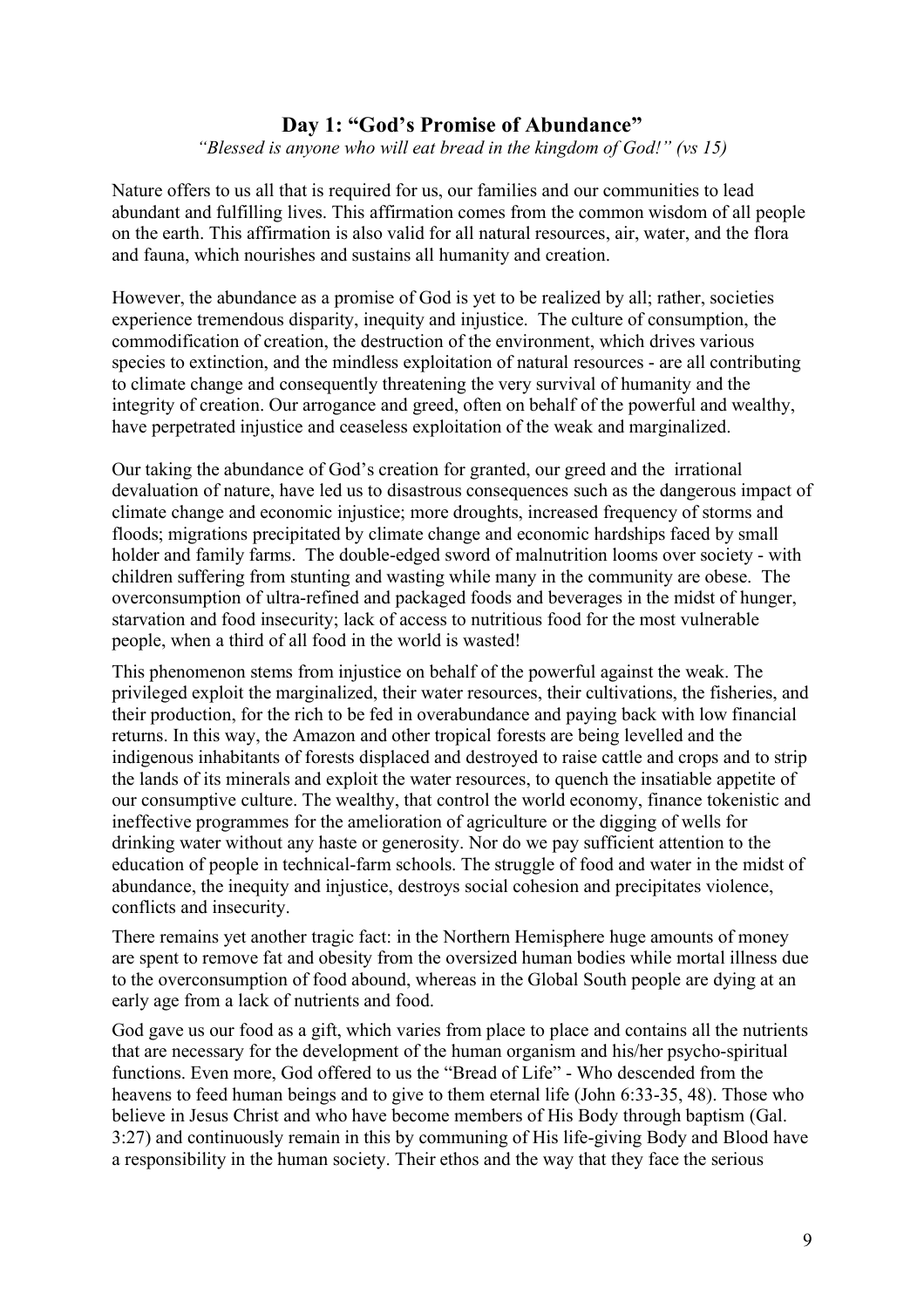problems that threaten human societies witness to their true faith in God (Mat. 5:16) Who has offered in abundance everything in the present time and in the eschaton (Lk. 14:15).

Therefore, this means a struggle for food justice. A struggle for justice for countries which produce and export food and are unjustly compensated. A struggle for the economical consumption of food and water in the wealthy countries. A struggle for the just distribution of food, and the promotion of agroecological agriculture that preserves nature and biodiversity. In the Orthodox tradition, fasting, which is prescribed in various periods of the liturgical year and twice within each week of the year, has this deeper meaning: the abstention from gluttony, greediness, and oversaturation - which are the root causes of these issues we must struggle against.

The message for the use of the goods is clear. Christ exhorts us to share our goods. Whoever has two coats should give the one to whom has none (Lk. 10:11). The rich man should be mindful of the poor Lazarus who is starving at the gate of his house (Lk. 16:20), and all of us should take care of the starving and thirsty, the least amongst us with whom the Lord is identified (Mt. 25:31-46). We should take care by offering from our abundance or from our scarcity, because this is exactly what will be the determining presupposition for us to participate in the inexhaustible Eucharistic Dinner in His kingdom. It is a Biblical truth that through sharing your talents/goods, they are doubled, whereas when you hide them for yourself, they are lost.

Such a way of life presupposes an exit from oneself and our egoism in order to meet the starving, the naked, the homeless, or the stateless, who are in our neighborhood, the victims of the economic crisis, the marginalized, the weak, the refugees, the persecuted. The ways to be there for them are many. They are dictated by love, concern, respect for their dignity, and our determination to follow Christ in His way, being just and in loving and caring humankind and Creation.

*Prof. Dr Dimitra Koukoura*

## **Questions for reflection**

The Lord has provided in abundance all that we need. Yet, throughout the globe, such an imbalance of availability and consumption of food persists, that 26.4 percent of the world population - about 2 billion people - experience a combination of moderate and severe levels of food insecurity.

In my own local context:

- Who are the ones who struggle to have access to nourishing food?
- How do I contribute to the inequities that exist?
- How can I advocate for more just distribution and availability of food for my neighbors?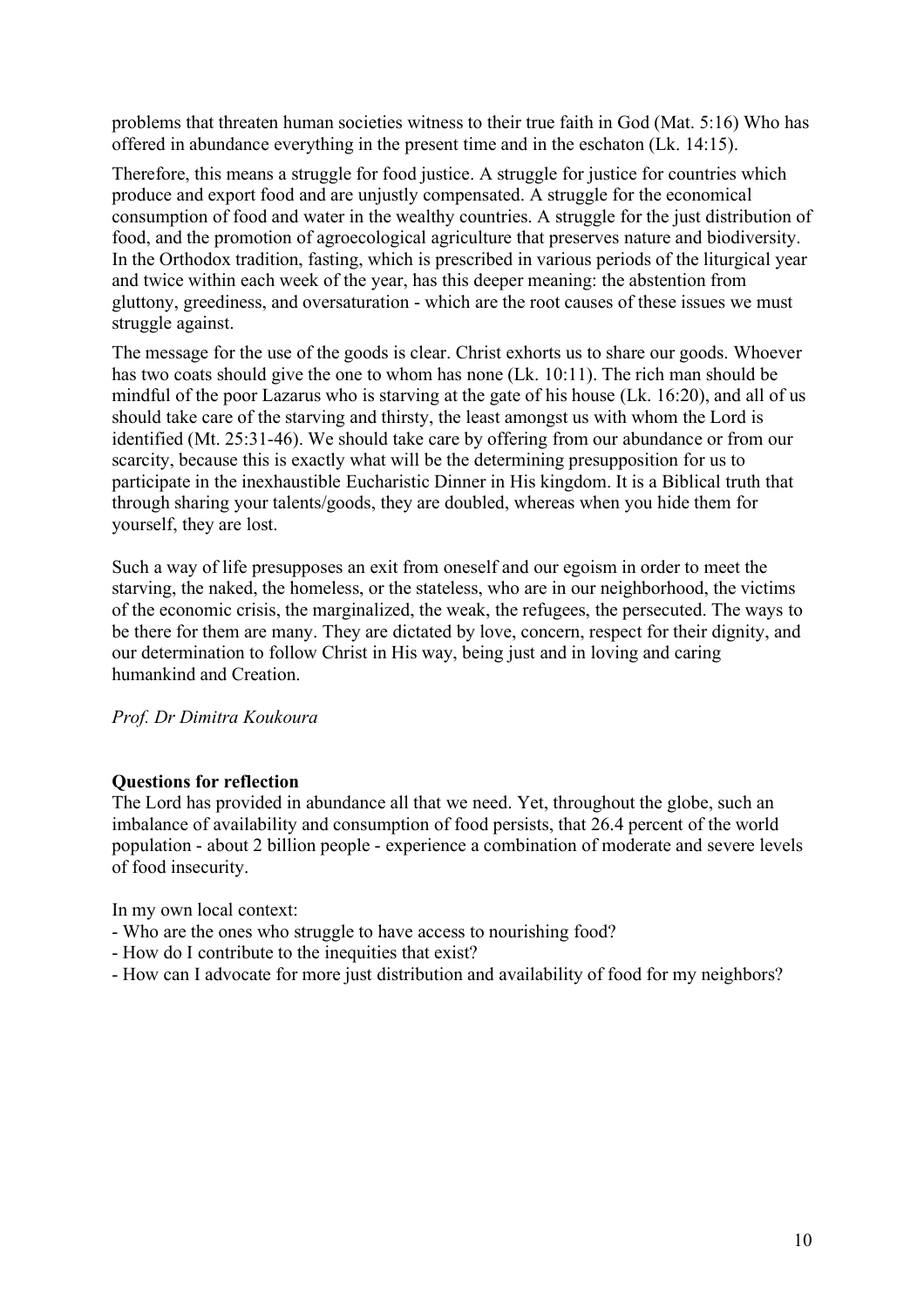## *Day 2:* **The Invitation Is Offered: "All is ready…"**

*"Someone gave a great dinner and invited many… 'Come, for everything is ready now' "*

When one tropical country has rich soil that is surrounded by vast waters, most people would think that it must have abundant resources. There must be an immense selection of crops such as grains, vegetables, and fruits and of fishes or other edible sea creatures, which should be enough to feed everyone. Indeed, the resources may be sufficient and sustainable in spite of the country's growing population. However, in a single stroll on the streets, one can come across hungry people left and right. Farmers and fisherman don't have enough to eat. Numerous children are undernourished.

The riches are plenty. But why is it never enough? We have a generous God who extends God's abundant bounty to everyone. It's adequately plenty that the creator tells us to not worry about what to eat, to drink, or to wear. God says that people are more valuable than all these. Sadly, not everyone thinks that one is just as valuable as the next person. Therefore, to not worry has become yet another luxury, as the majority of the population fight for survival each day, making them wonder if things will be better the next day. While a small percentage do not worry because they need not to, most of those in the lowest classes do not worry for the next day not because their future is secured, but because they simply can't. When they aren't even sure if they can survive the day, they do not have the extra time and energy to worry for the next day.

In reality, there is a great imbalance in people's distribution of God's provision. The poorest of the poor struggle for survival on a daily basis. Most can't even imagine a better life for them and their families as the "*isang kahig isang tuka*" cycle<sup>6</sup> consumes their minds and their time, in addition to doing daily chores and taking care of their children or siblings. And those who attempt to shake the status quo and call for just changes are often threatened, harmed, or silenced. The ones in the middle classes range from those who are barely surviving to those living comfortably. Most are busy with life, and they have the option to care or not to care. While some do walk alongside the poor, many of them who have the power of number and information choose to be extra careful and just go on with their own lives. Those in the highest of the classes may not know the situation that's beyond their line of sight. Or maybe some of them know, but it may be hard for them to give up a life that can only be dreamed about by most of the population. There are some people with power, wealth, and influence but it has become extremely challenging to come to a unity that is beneficial to the interest and well-being of all.

The invitation that God extends transcends social and financial status. Charity can go on for days, but social justice can last a lifetime. This means that the dynamic social system in the current times calls …for bolder sustainable solutions. The problems we have today are a running consequence of our long, complex history, where injustice has been allowed to fester. Band-aid solutions may provide immediate relief, but collectively addressing the root causes and striving for justice will lead to longer-lasting peace and security. God is calling all of us to do our part. We have different roles to play in this multifaceted world, but the work we do should collaborate toward a better tomorrow. We need to realize that the real enemies are apathy and greed, and that we as God's stewards should be strong allies. More

<sup>&</sup>lt;sup>6</sup> Living "from hand-to-mouth" refers to an existence where one has barely enough money or resources to cover the cost of food for the given day.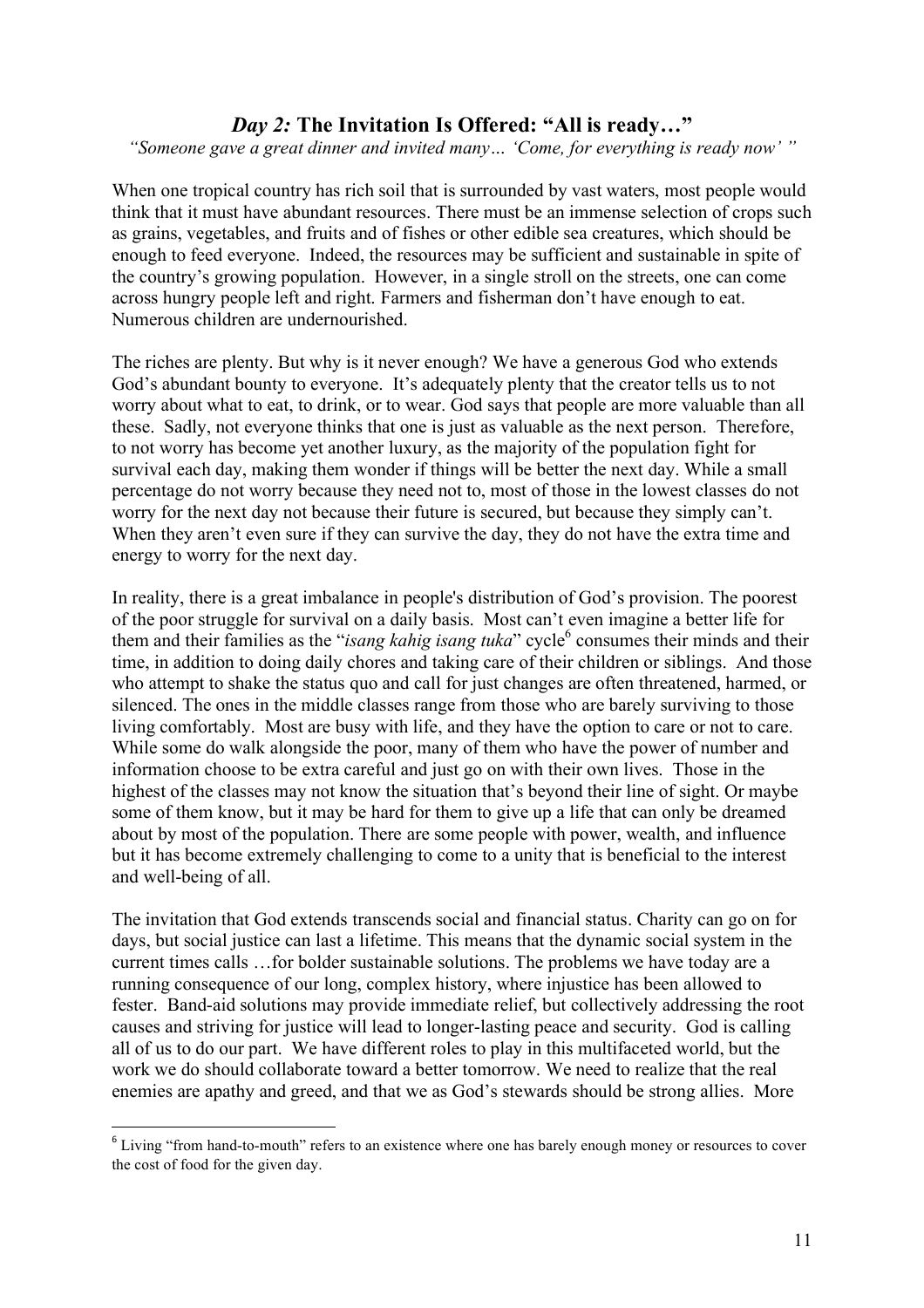than giving someone a fish is teaching that person how to fish, and moreover, doing our part to make sure that there is sufficient, clean, and fish-abundant water for everyone to share.

*Lissa Belle Ramos Brown*

### **Question for Reflection**

Jesus tells of a man who is preparing a great banquet with an invitation that is open for all. Here in Luke's version of this parable, the focus is on the expansiveness of God's grace, which extends beyond the boundaries that we create. God does not place one's value based on social status, caste, gender, upbringing, or any other barriers that we humans create. Based on this parable, it is clear that God's abundant provisions of food and sustainable resources should be available to all.

Yet, as today's author points out, great disparities exist within our global community. Among those who live in resource-rich environments, many are unaware of the root causes of hunger and poverty around the globe – or are unmotivated to work toward change. How can I inspire my own faith community to become more actively engaged in ministries that assure that those who are truly hungry have enough to eat?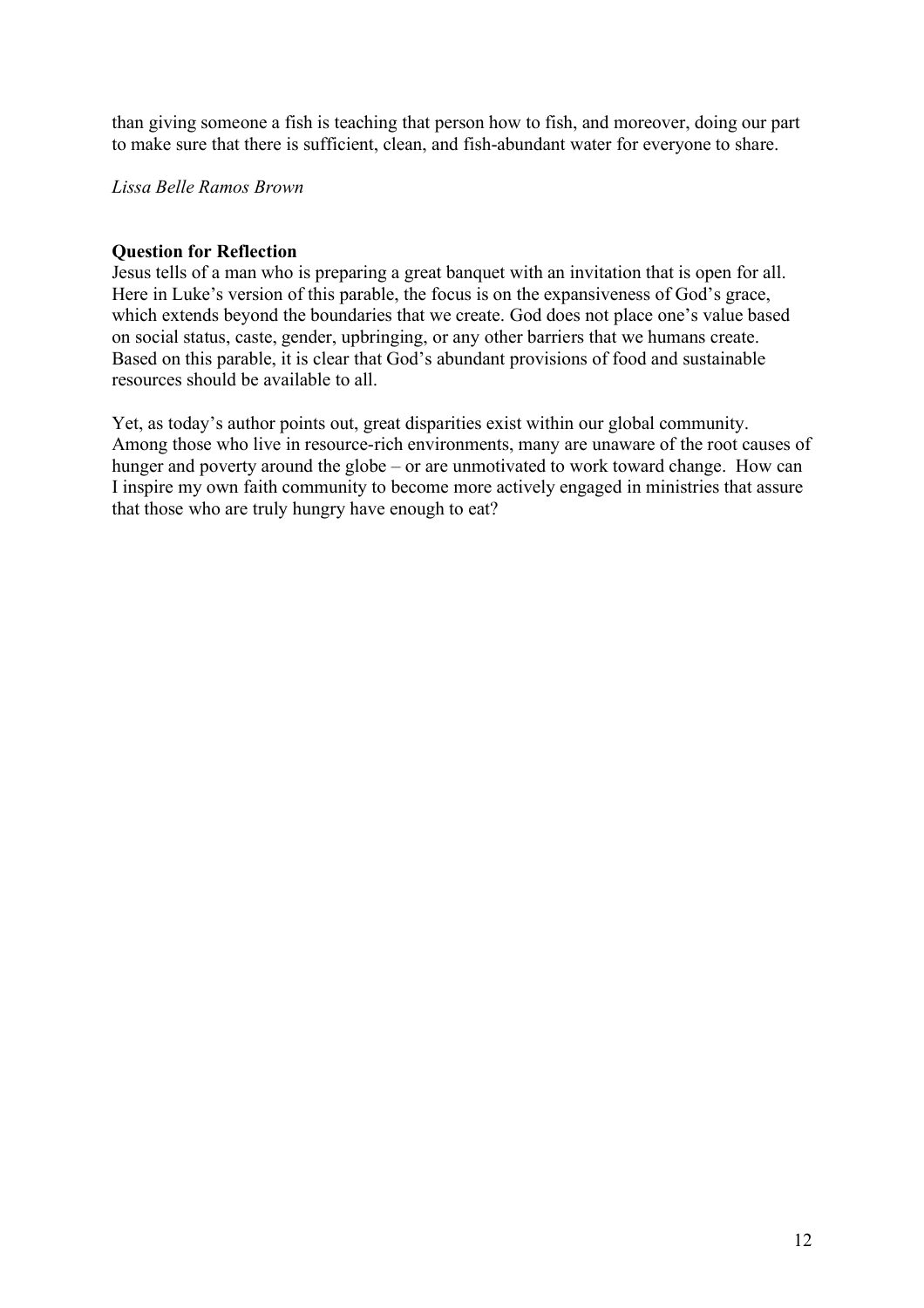## **Day #3: Getting Our Priorities Straight: "Make no excuses"**

*"But they all alike began to make excuses" (vs. 18)*

## *No Excuses!*

Hold on! Surely you read the gospel text. I invite you to read it once more - and listen again to the opening of the passage: *When one of the dinner guests heard Jesus' remarks, he said to Jesus, "Happy are those who will feast in God's kingdom"* (CEB). Upon what did Jesus remark? It was on "banquet etiquette!" He offered them a stark alternative:

*"…When you give a banquet, invite the poor, crippled, lame, and blind. And you will be blessed because they can't repay you. Instead, you will be repaid when the just are resurrected"* (Luke 14:13-14. CEB).

I find it interesting that Jesus using "blessed" evoked for that hearer another "blessed" (or "happy are") saying, maybe an old saying, which he gladly shared. I humbly suggest that he changed the subject! We do that when we're uncomfortable, don't we? After all Jesus, you want us to invite poor, broken down people - with no possibility of a return invitation?

Teacher nonpareil that he was, Jesus used the moment for another story, which went like this: A man set out to host a large (large!) dinner and invited many (many!) people. As was the custom, when all was ready, slaves *(NRSV)* were sent to let everyone know. One by one, they made excuses. They were pretty good excuses, as excuses go – an attentive newlywed, a test drive for five yoke of oxen awaited, a just-closed real estate deal. They even said, "please," which ought to count for something.

But they were not excused! The host was deeply offended, a feeling marked by anger. In his anger, he sent the slaves to invite those who (wait a minute!) are numbered among those Jesus *just* named in the lesson on banquet etiquette: *Go quickly to the city's streets, and bring the poor, crippled, blind, and lame.* They did, and there was still room for more. *Go to the highways and back alleys and urge people to come in so that my house will be filled.* Could it be that this "master" knew exactly where the poor, crippled, blind and lame could be found? Look along the roadways (where they beg?) and in the back alleys (where they are been hidden away?). The host makes it clear: none of those who refused would taste his banquet.

Jesus! That sounds pretty harsh. If we want to know the deeper reasons those first invited refused, it will take an exercise in imagination. Was the host disliked? Did he give bad parties? Was his menu in bad repute? It is closer to the text to say the host erred first by inviting those pretty much like him. He clearly has the means to host a large party, and the people on the guest list are marrying (expenses!), buying oxen (ten of them!), closing land deals (real estate, folks!), things like that. But has not Jesus *just said* invite those who *cannot* return the invitation? The host, angry though he was, lives into that piece of gospel.

Perhaps like him, we also look first to those like us, those who operate in our orbits, who require of us no breakout from our zones of comfort. Perhaps like him, we're willing to host a party that's pretty good, even when a kingdom-sized "party" is within our reach. Perhaps like him, and his guest-list, a kingdom-scope party, like the invitation, feels optional. When will we receive that invitation as a mandate?

In the midst of a long career as a pastor, my avocation became one of working to end world hunger. The text invites consideration of 810 million hungry people. That's one in nine of our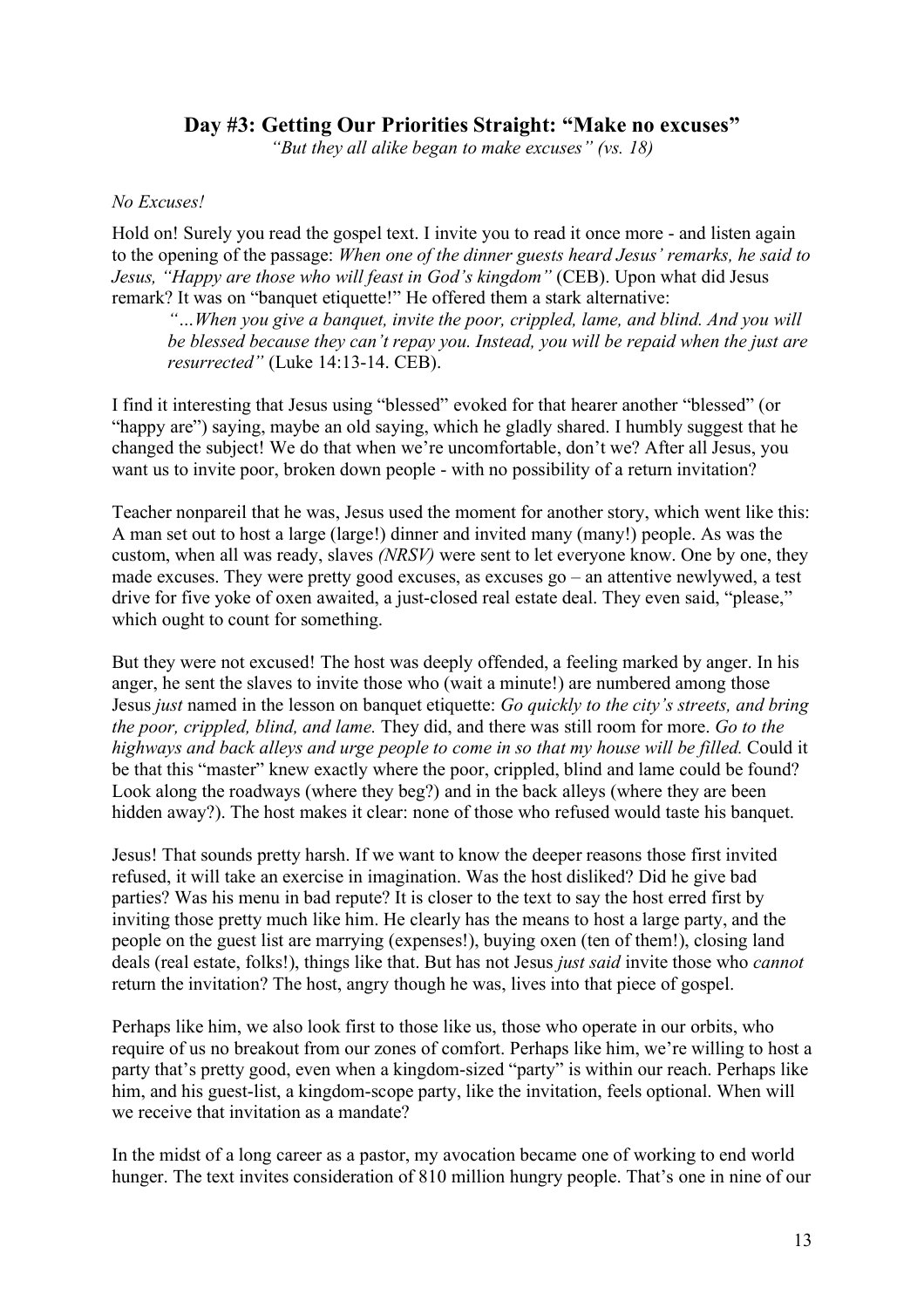sisters and brothers. The gospel text said it was a "large" dinner. What if God is asking us to invite 810 million people to dinner, the very people who *cannot repay?* 20,000 people are dying each day from preventable hunger-related causes. Find ways to host those who cannot repay in your own community and denomination. Let it be a kingdom-sized feast! On behalf of WesleyMen of the World Methodist Council, I invite you to join that table as a host. To begin, see FastPrayGive.org.

*Rev. Steven A. Hickle*

## **Question for Reflection**

The banquet was now ready, the food prepared and ready to be enjoyed. Yet those who were invited declined the invitation, making excuses for themselves. As a result, they missed out on the blessing of the gift that was offered to them.

It is all too easy for us to make excuses for not responding as Jesus desires us to do. We may justify our excuses, consider them reasonable. Perhaps we "play it safe" and limit our efforts to helping others in a way that keeps us in our comfort zones. Or, perhaps, we think too small, as today's writer suggests. What excuses do we (what excuses do I) need to lay aside, in order for God's abundance to be made known to all?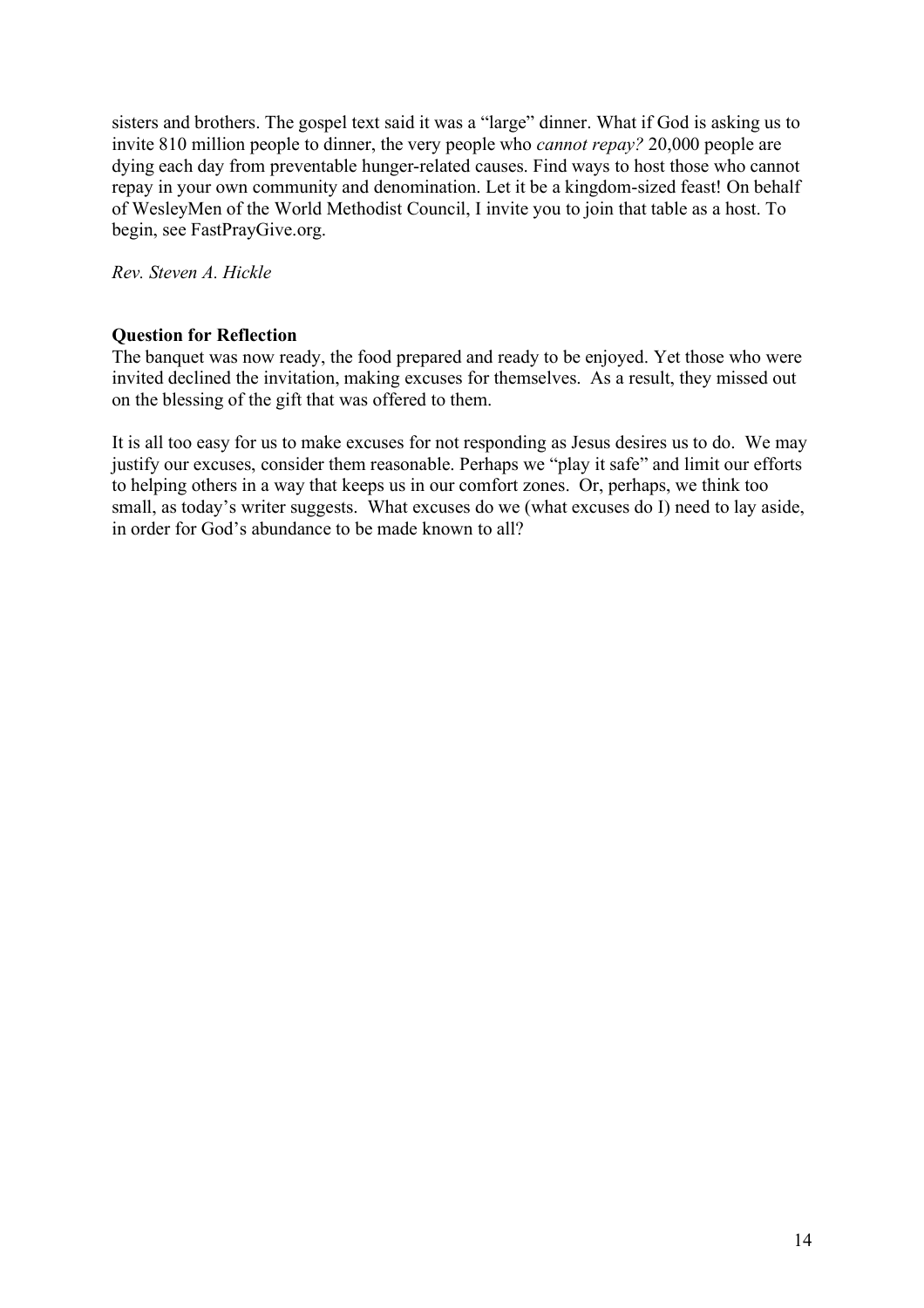## **Day #4: Leaving No One Out: "Bring in those on the margins"**

*"Then the owner of the house [said], 'go out quickly into the streets and alleys of the town and bring in the poor, the crippled, the blind, the lame.'"*

## *"In Your Light We See Light"*

*"Blessed is the one who will eat bread in the kingdom of God."* How many people yearn for this promise to be fulfilled, as they wait for the great day when they will eat the bread of the kingdom of God? For those sisters and brothers who live in precarious conditions and in poverty, surely their yearning to leave behind the struggles of hunger is so great, because they do not always have the means to get a meal. *"Because I was hungry and you didn't feed me; I was thirsty and you didn't give me drink." (*Matthew 25:42)

In the reality of poverty and scarcity that surrounds us, how often have we ignored those who are hungry, thirsty, outcast, sick, naked or imprisoned? We cannot continue living with a blindfold over our eyes, leaving our neighbors to starve, failing to see the reflection of Jesus in the sisters and brothers in need, and allowing the ambition of wealth and abundances to prevent us from sharing as Jesus did.

Personally, as I share within the Christian community, I have had the opportunity to bring food, prayer and hope, seeing smiles that relieve the soul - smiles that let us know that more than receiving food, they are receiving comfort. Instead, it lets them know that they are not alone. This impresses upon me how much faith can be ignited through prayer, regardless of color, race or culture.

The many hugs of shoeless children have made me happier and more grateful for the blessings God has placed in my life. It is awesome to see Jesus reflected in the innocence of these children, children who run when they see a bag of food. On one occasion my heart was enflamed, and it ached, as I brought a bag of food to one family. As they received the food, a young girl with bright eyes expressed with joy, "Mommy, yes, today we are going to eat delicious food!" That same day, in a seemingly desolate house, no one answered the door, but a girl assured me that an elderly woman lived there alone. I kept knocking until she came to the door. I offered her the bag of food and a prayer, and she offered to me the only thing that she had in return, which was a hug. My words are inadequate to express the sense of helplessness I felt as a human being in that moment.

I have lived through these experiences and emotions as I've been serving for the past 3 years with the "Rice and Beans Ministries" in Costa Rica, walking in the rain or under the sun carrying bags of food, while families receive bags of hope and love, remembering that are not alone.

In Matthew's gospel (ch. 25), we find The Judgment to the Nations, which makes reference to the time when we will all be gathered and then separated from each other (vs. 32). Some will inherit the kingdom that was prepared from the beginning, as it says, *"Surely, I tell you, whatever you do to the least of these my little ones, you do it to me."*

We are ready to not be indifferent to our neighbor by remembering the words, "you did it to me." We are ready to take the challenge of leaving the comfort in which we are accustomed to living. We are ready for the pilgrimage to unfold, bringing the marginalized to the great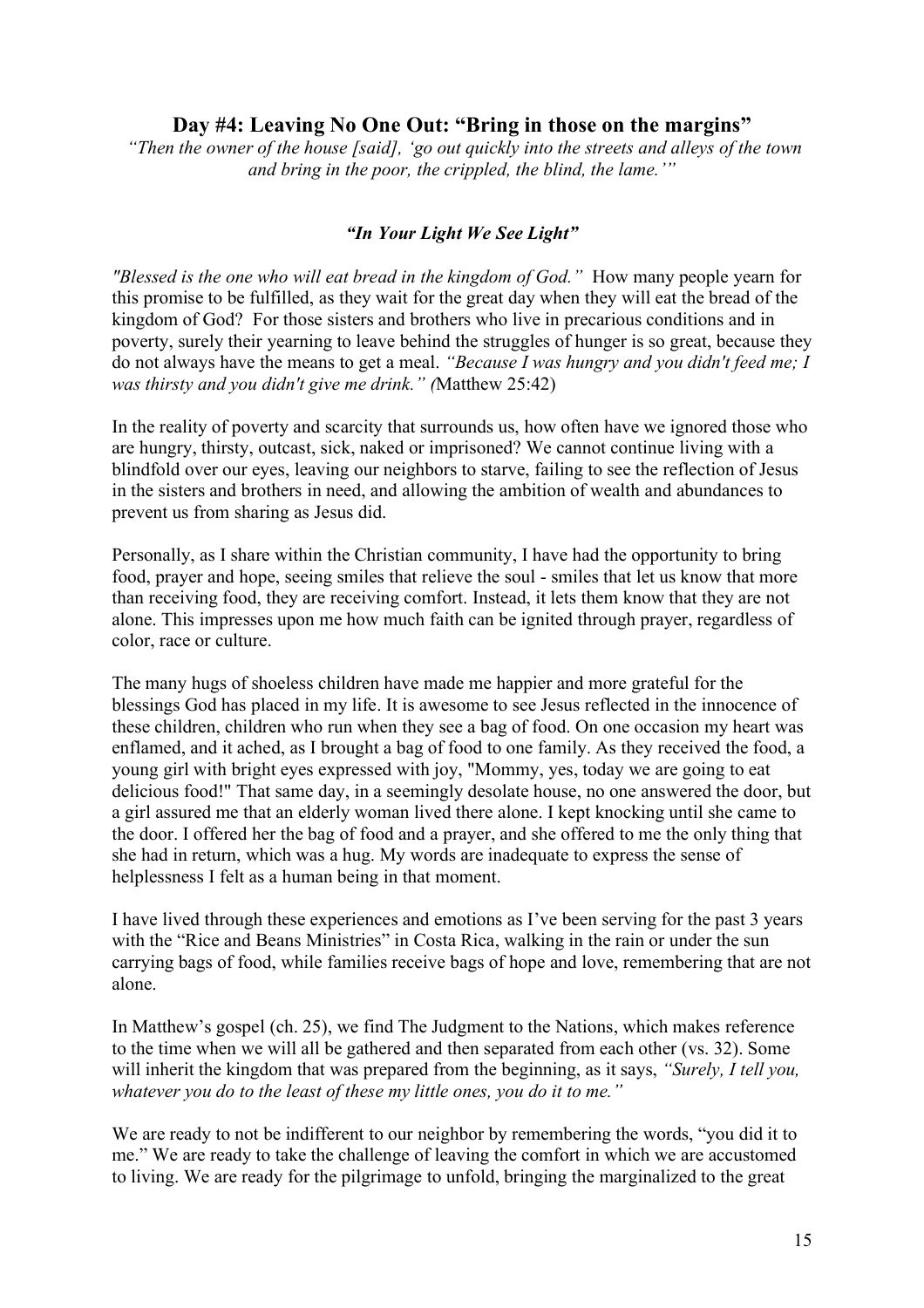banquet, so that they can not only quench their physical hunger, but also fill their spirit with hope, knowing that they are not alone. We do not know what a plate of food can turn into. "Let us fill the house," says the Lord.

Let us remember what the psalmist David tells us about God's merciful love: *"How precious is your steadfast love, O God! All people may take refuge in the shadow of your wings. They feast on the abundance of your house, and you give them drink from the river of your delights. For with you is the fountain of life; in your light we see light." (Ps. 36: 7-9).*

*Claudia Santizo Gramajo*

## **Question for Reflection**

As the story of the great banquet continues to unfold, the master instructs the servants to go out into the streets and invite to the feast those who are generally excluded from such festivities – the ones living on the margins, the vulnerable. It is a powerful message about God's all-inclusive love. In God's kingdom, everyone is invited; everyone has enough; and no one is excluded.

Today's writer speaks with gratitude of her own faith being strengthened through the experience of bringing food and hope to the most vulnerable in her communities. Can you relate to her experience? Many people who take part in a mission trip will testify to a similar experience of being deeply blessed by those to whom they were reaching out. What does this tell us about the relationship between abundance and gratitude?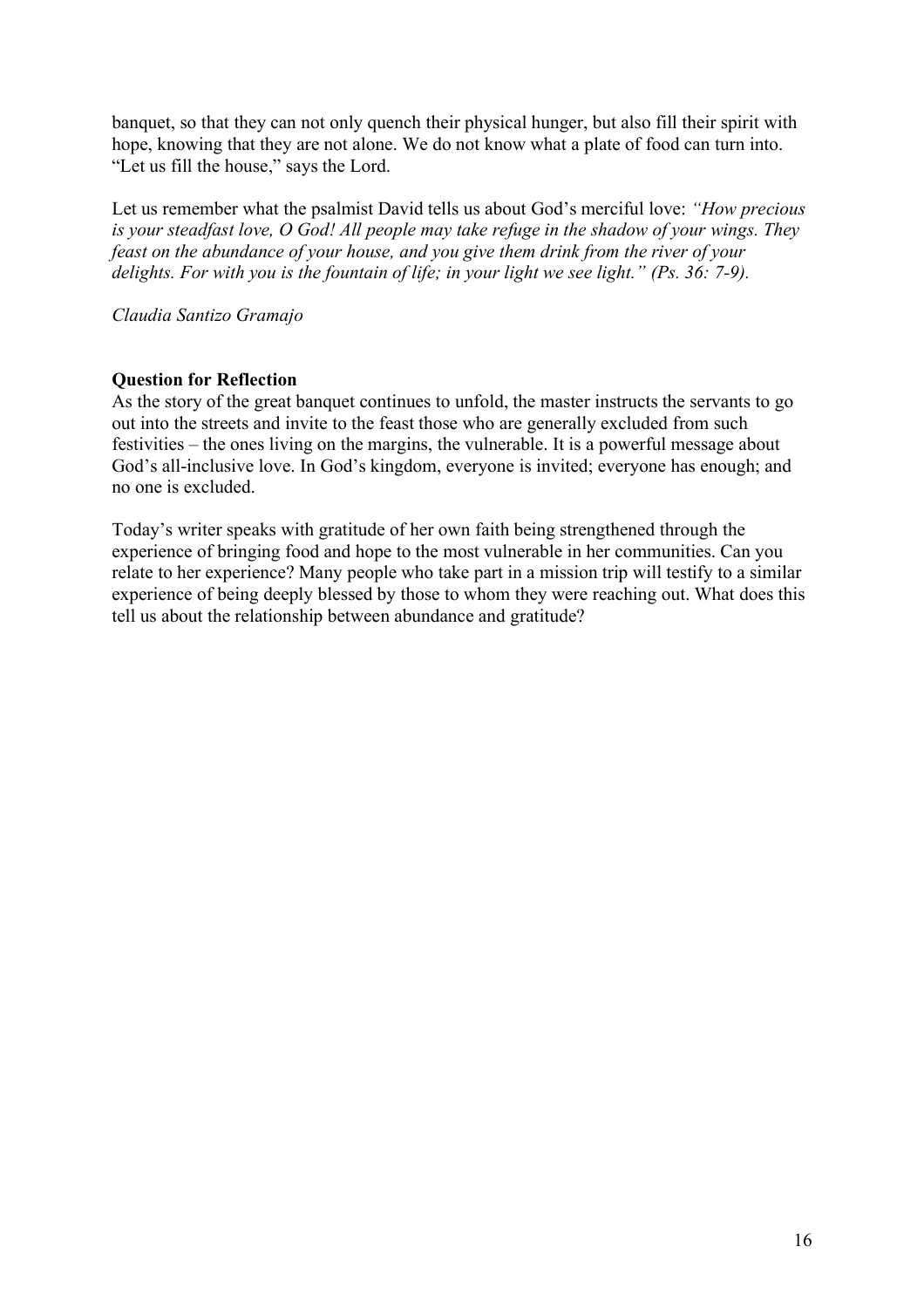## **Day #5: Practicing a Radical Hospitality: "Room for More"**

*"'Sir, the servant said, 'what you ordered has been done, but there is still room…' "*

It is a universal human right for every person to have access to adequate, safe and nutritious food and to be free from hunger. Pregnant women, mothers and children deserve special assistance and protection.<sup>7</sup> This basic right has been declared through the UN Universal Declaration of Human Rights and affirmed by governments and agencies around the world. In Peru, the General Health Law affirms this right and aims to provide nutrition and food assistance to those who are most vulnerable.

Throughout the decade of the 1980s, the people of Peru faced serious economic crises that resulted in significant hardship for many families and intensified issues of hunger and poverty that already existed. During that time, local community kitchens emerged as a way to help mothers make meals for their families with the limited resources that were available. Over time, these community kitchens, which were led by women, grew to become a national social network.

Malnutrition and poverty continue to be very real problems in Peru. Almost 50% of children under five years old have anemia, while one in four children under five years of age do not have the ideal height for his/her age. On the one hand, there are many vulnerable people who eat simply to "fill their stomach."

Yet, on the other hand, Peru is a country rich in resources – there is an enormous biodiversity in agricultural products (fruits, legumes, tubers, Andean grains and many more), fishing, birds and livestock. A culinary boom developed in many people a special taste for rich food, leading to an increase in unhealthy diets as well as an increased risk for cardiovascular disease, cancer, diabetes, and chronic respiratory disease.

The Methodist Church of José Olaya, located in the district of Ventanilla in the province of Callao, has established a "Healthy Churches" Ministry with their local community kitchen, in order to equip and promote wholistic, healthy lifestyles as a means of spreading the Good News of the gospel. Our aim was to assist in preparing more nutritious meals using foods available locally – such as quinoa, a very versatile Andean grain. The main challenge was to defy eating traditions that prefer starchy foods and the absence of fruit and vegetables. By utilizing the nearby local food market, we were able to help the women find seasonal, nutritious foods that could become part of their families' diets. Then, we planned meals based in our Peruvian cuisine to make the change feasible.

Through the efforts of this ministry, women have learned to value the quality and availability of food products grown in Peru, and how they can be used in our traditional recipes without altering the flavor of meals or negatively impacting the family's budget.

 $\overline{a}$ 

<sup>7</sup> United Nations Universal Declaration of Human Rights. The OHCHR document (1999) - General Comment 12 states, *"The right to adequate food is realized when every man, woman and child, alone or in community* with others, has physical and economic access at all times to adequate food or means for its procurement."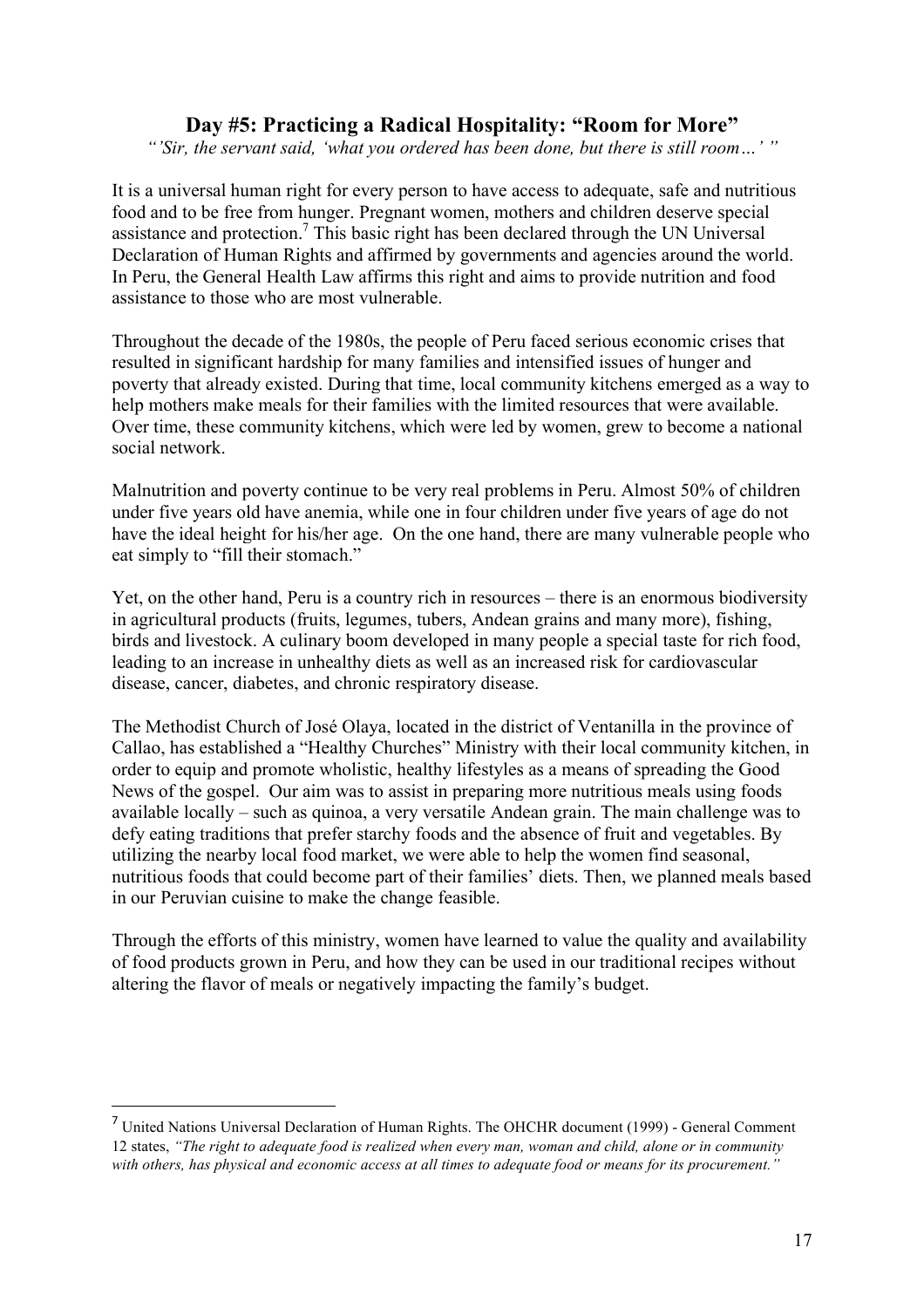One of the outcomes of this work was that we were able to host an Ubuntu activity $8$  last October, during the 2018 Churches' Week of Action on Food. This Cooking Day was only possible through the combined prayer, motivation, and effort of the many women working together to organize the event. As women from different backgrounds and various resources, we prepared a delicious and nutritious meal for 80 people that day. Our focus was on preparing a menu using locally available foods, cooked in a nutritious and healthy way, which was also at low cost and delicious. Not only did this event demonstrate that a selfsustained, community kitchen can play an important role in the overall thriving of its entire community. It also became a living example of how the church can be in solidarity with those most in need – those who struggle to feed their families. In this way, we were able to share Christ's love in action, inviting those most in need to be part of the table.

Radical hospitality can challenge traditions in order to create or strengthen ministries that reach out to the community in new ways. It also welcomes people and invites them to share their own creative gifts. By embracing all, and being open to their innovations, solutions and local culinary resources, we make 'room for more' of our sisters and brothers. In this way, new relationships are built as needs are met and dignity is given to all, assuring their place at the table.

*Annie Solis-Escalante*

#### **Question for Reflection**

*"There is still room."* In God's kingdom, there is room at the table for everyone. There is no scarcity, because God's abundance is more than sufficient and leaves no one out.

There are some who claim that hunger around the globe is the result of not enough food to go around – when in reality, the world produces more than enough food to feed its entire population. The problem lies in the access to food that is both healthy and sustainable *[Click here<sup>9</sup> for more information on factors that interfere with food access].* In developing countries - and even in industrialized countries - disparities exist that make access to healthy foods difficult. Today's writer addresses one way the church is extending hospitality and building relationships for long-term well-being and thriving of the community. In your church's own hunger ministries, how are relationships being built for long term thriving?

 $8$  Ubuntu Journeys are short-term mission service opportunities for United Methodist Women to interact with the world through mission partners, discovering new ways of working together, supporting one another, and growing spiritually. For this Cooking Day, visitors from the US and various parts of Peru participated in the day's activities. Many of the participants from the local community were from very low-income families. *<sup>9</sup>* "The Right to Adequate Food Fact Sheet" (United Nations, OHCHR, 1999)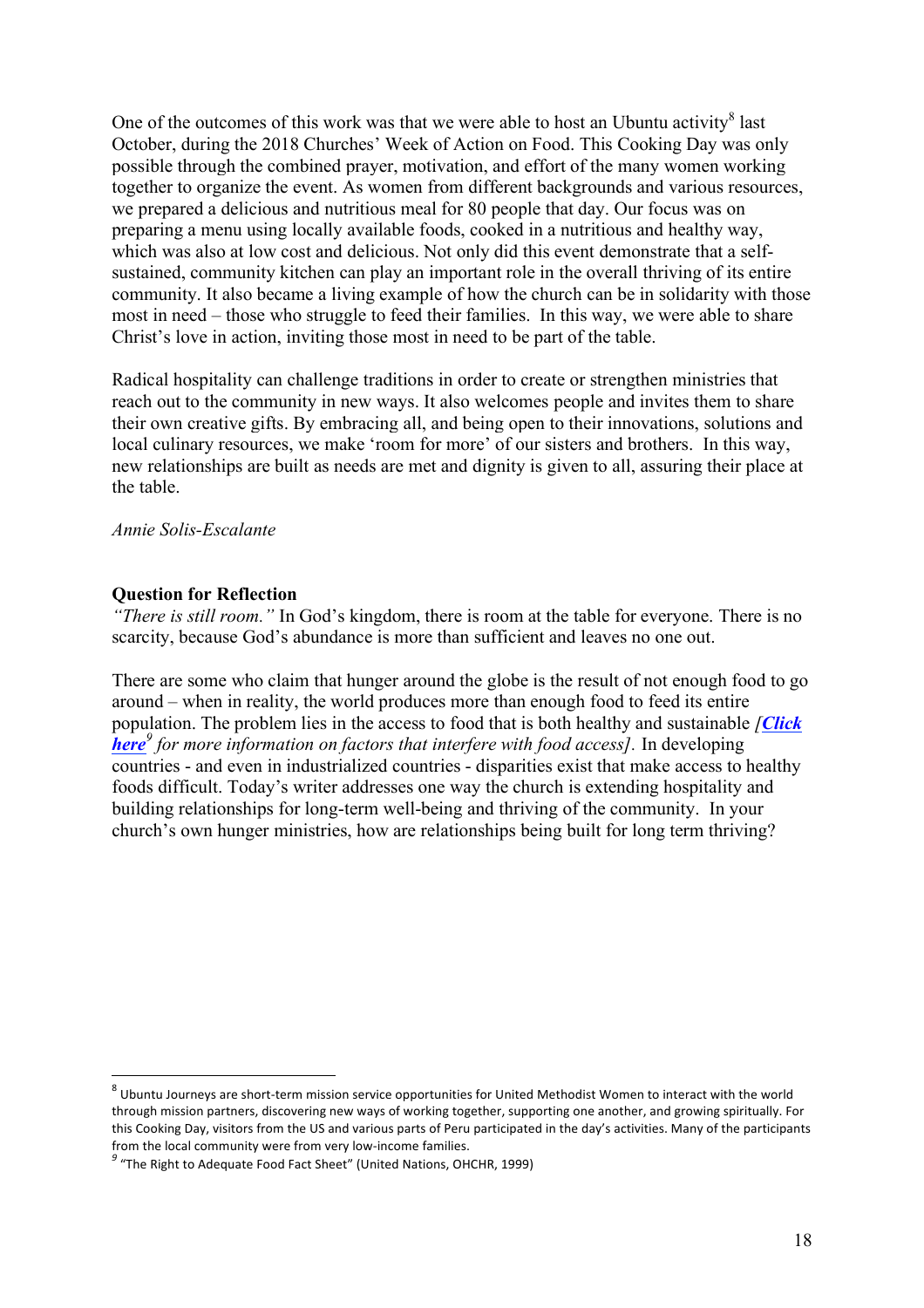## **Day #6: Relationship-Building Through Table Fellowship: A house full**

*"…compel people to come in, so that my house may be filled…"*

## **A House Full**

As I drove my well-worn Honda Odyssey packed full of friends staying at the local homeless shelter, Ron, a particularly boisterous and often shameless individual, asked James, "Do you have any cigarettes?"

"No, go fish." James replied. The whole van belly laughed the rest of the way to my house.

We arrived to find a lively house. The sound of people introducing themselves and the smell of honey ham filled the downstairs. My pregnant wife was putting the finishing touches on our Easter feast. We set our table and brought a folding table from church to make room for everyone. It was an eclectic group: folks experiencing homelessness sitting with college students and former board room big wigs. Yet around the table, all were equal—hungry and eager for seconds of pie.

## **Church Around the Table**

King Street Church was born in the midst of potlucks. When my friend Elizabeth and I asked ourselves how a church for those not interested in church might be created, we thought of the popularity of a local potluck hosted on what residents of Boone call "Hippy Hill." What would it look like for us to host potlucks, invite our friends who are interested in faith but not church, and see what happens?

A few months and a dozen casseroles later, the conversation one morning around the breakfast table turned towards faith. It went on for an hour, people sharing their experiences with God and their frustrations with their interactions with the church. At the end a young woman asked, "Can we do this again next week?"

It was these meals that brought our friends together, and the conversation and community that formed around the table brought all of us closer to Christ and created friendships that will last a lifetime. Three of the young men that came even got matching tattoos. At the very least their tattoos will last a lifetime.

## **Crossing the Buffet Line**

Every Monday night for the last four years, I ate dinner at the local homeless shelter before hosting a Bible study for the residents. Each week I walked through the buffet line, receiving the meal from volunteers. I'm pretty sure half of the church ladies in Boone think I am homeless.

One week stands out to me. I went through the line, thanking each person for the food they placed on my tray. A volunteer turned to another and said, "Wow, he is so polite." It was as if she perceived the invisible wall between the haves and have-nots as soundproof.

Many churches are so close to Christ's table, but they're stuck behind the buffet line. The church is called not only to feed the hungry, but to eat together. When the table is set and all sit down, labels melt away and relationships are formed. That is the beauty of Christ's table.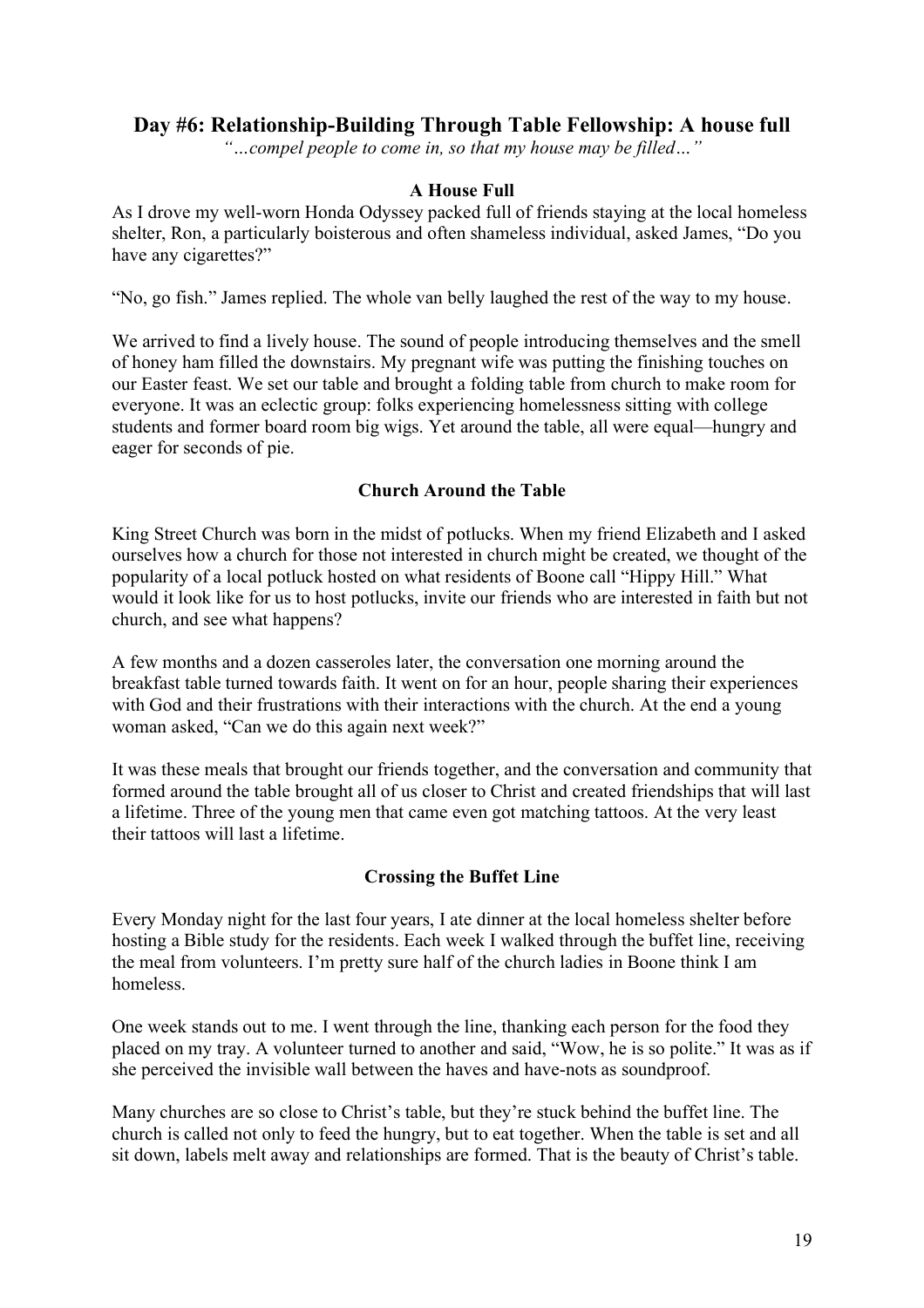## **The Feast of the Coming Kingdom**

When the Church gathers around the table, we see a glimpse of the coming Kingdom. Perhaps this led the religious leader in Luke 14 to proclaim, "Blessed is the one who will eat at the feast in the Kingdom of God." But Jesus expands his imagination beyond a meal shared by the religious elite. He paints a picture of a great banquet overflowing with people from every walk of life. The host gives the instructions: "Compel people to come in, so that my house may be filled."

The wedding feast of the coming kingdom will not be a buffet, it will be a huge table overflowing with amazing food and drinks. People from every nation and background will be laughing together and passing the food to their neighbor, perhaps to someone they're surprised to see there.

### **Signs of the Resurrection**

After our Easter dinner we transitioned to the living room to watch a short video. In the clip, Father Juan Hernández Pico, friend of Oscar Romero said this: "Friendship is the most important sign of resurrection."

Looking around the tables that day at the surprising friendships being born, at the abundance of food passed around for seconds and thirds, the resurrected Christ was made known in the breaking of bread and the passing of green bean casserole.

*Rev. Luke Edwards*

### **Questions for reflection**

There are deep, spiritual connections made around the table, as we share in grace-filled mealtime with others. Relationships are built in the breaking of bread and in the sharing of food - lives are shaped and transformed. Christ modeled this for us, as he ate with sinners and righteous, rich and poor, friends and strangers; he was both guest and host. As we partake in the Lord's Supper, we understand that Christ himself is revealed in the breaking of bread.

Since the beginnings of the church's history, table fellowship has been an essential aspect of the practice of hospitality and of welcoming the stranger. Yet, this practice has fallen by the wayside in so many faith communities.

- In my local context, what opportunities exist to be in meaningful table fellowship with those who are unlike me?
- Reflecting on the ministries of my own community that provide food and support to those in need, are there ways to deepen the connections between "helper" and "guest"?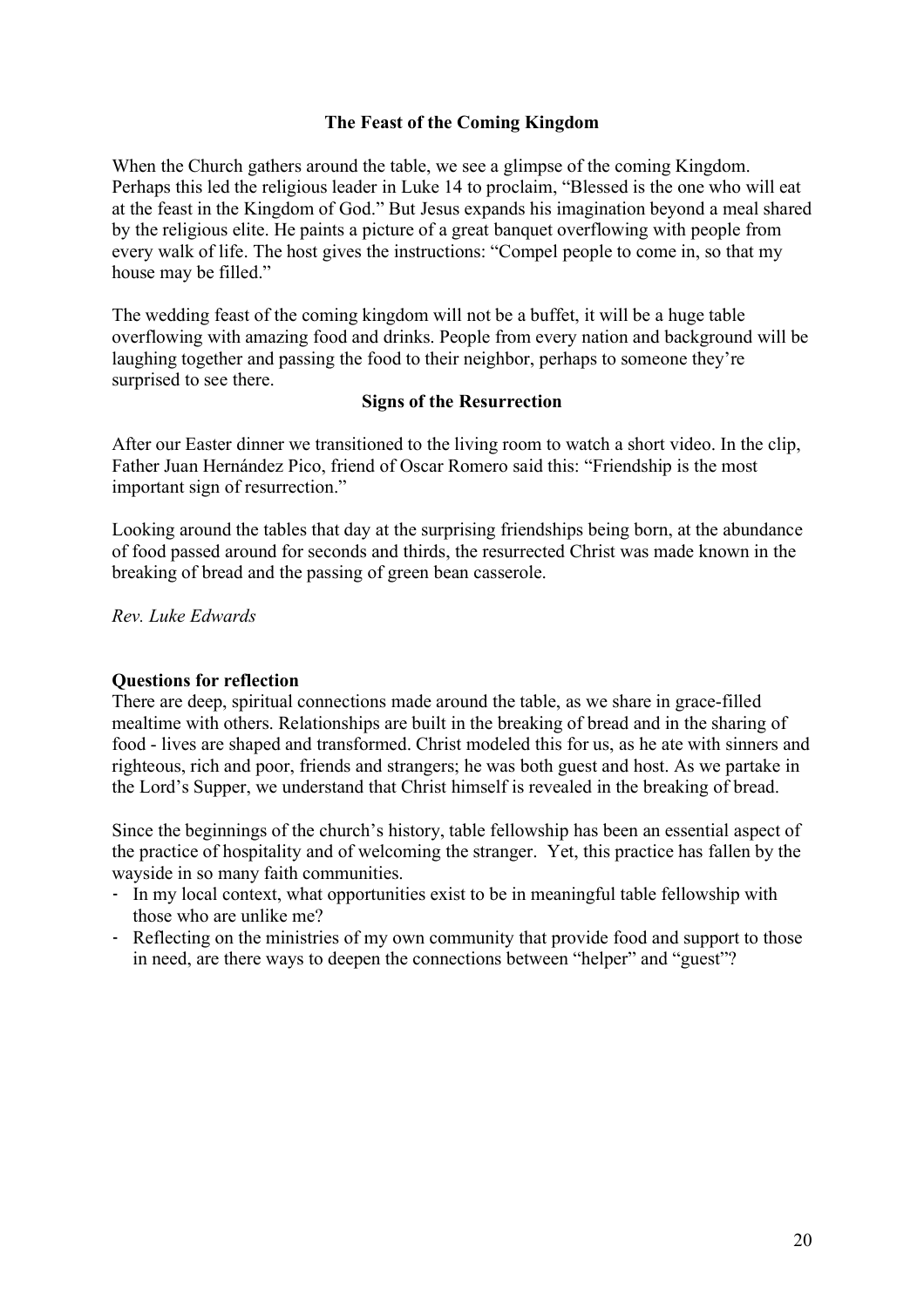# **Day #7: Taking Responsibility: "Are we ready?... Am I ready?..."**

 The master's warning is this: *"I tell you, not one of those who were invited will get a taste of my banquet."*

When he first arrived at the Cambine Mission Center in Mozambique, missionary John Nday's first task was to find ways to rehabilitate the farm's infrastructures that had been destroyed by a cyclone. John was struck by the stark contrast between his new home and the home he had left behind in the Democratic Republic of Congo (DRC). As John describes it, "Mozambique is a completely different environment from that one of my own country of the DRC. This is all about the mission. From everywhere to anywhere: from the country with a lot of rains, fertile soil, … to an almost dry country with lots of sandy soil... Generally, the sandy soils are poor, [and] therefore are not able to produce food abundantly. These were the realities and already therefore a big problem for food production."

John serves as agricultural coordinator at Cambine Mission, which is sometimes described as a "mixture of awe and ashes." The cyclone of 2017 is not the first crisis to affect this community. The Cambine Mission<sup>10</sup> was practically destroyed during the Mozambican civil war, which ravaged communities for a decade and a half. After the 1992 peace accord, displaced residents of the area began to return to their villages, only to find themselves without homes or farms or belongings. The collapse of basic community infrastructures meant there was no access to water, healthcare, or schools. The impact of the HIV and AIDS crisis compounded the hardships. With widespread poverty, the challenges have been plentiful over the years.

John set out to help the community develop sustainable agricultural practices that could lead to improved production and access to food. He recognized that a major problem for this community was the soil.

"When I looked around, I realized that in the area of Cambine, there is a lot of cattle manure not used; grass and leaves are being burned; and plenty of dead trees, especially coconut trees... All these are a lot of free resources. With a bit of agriculture skills, we started to make compost from the cattle manure, leaves and grass that used to be burned. Today the farm has improved its soil and is producing abundantly."

With gratitude, John describes the progress that is now taking place:

"The current situation of Cambine agriculture project is that the farm is producing abundant food for the communities of Cambine educational mission Centre. Lots of varieties of vegetables, cassava, rice, peanut, and beans are being produced at the farm. Also, the farm produces chicken eggs and meat and it raises also the beef cattle. Pigs, goats, and fish are the new activities that are going to be introduced at the Cambine UMC farm before the end of this year 2019."

The farm began to offer trainings for the community to teach how to grow vegetables with more sustainable practices. In its first year (2018), 10 women completed the program and

<sup>&</sup>lt;sup>10</sup> In addition to the agricultural program, the Cambine Mission Center runs a hospital/clinic, several schools, where now more than 2.000 students are enrolled, a theological seminary, and an orphanage. The Cambine property was the gift of a tribal chief to Methodists looking for a mission site in 1890. The chief made just one stipulation in the form of a question: "Do you come in peace?"